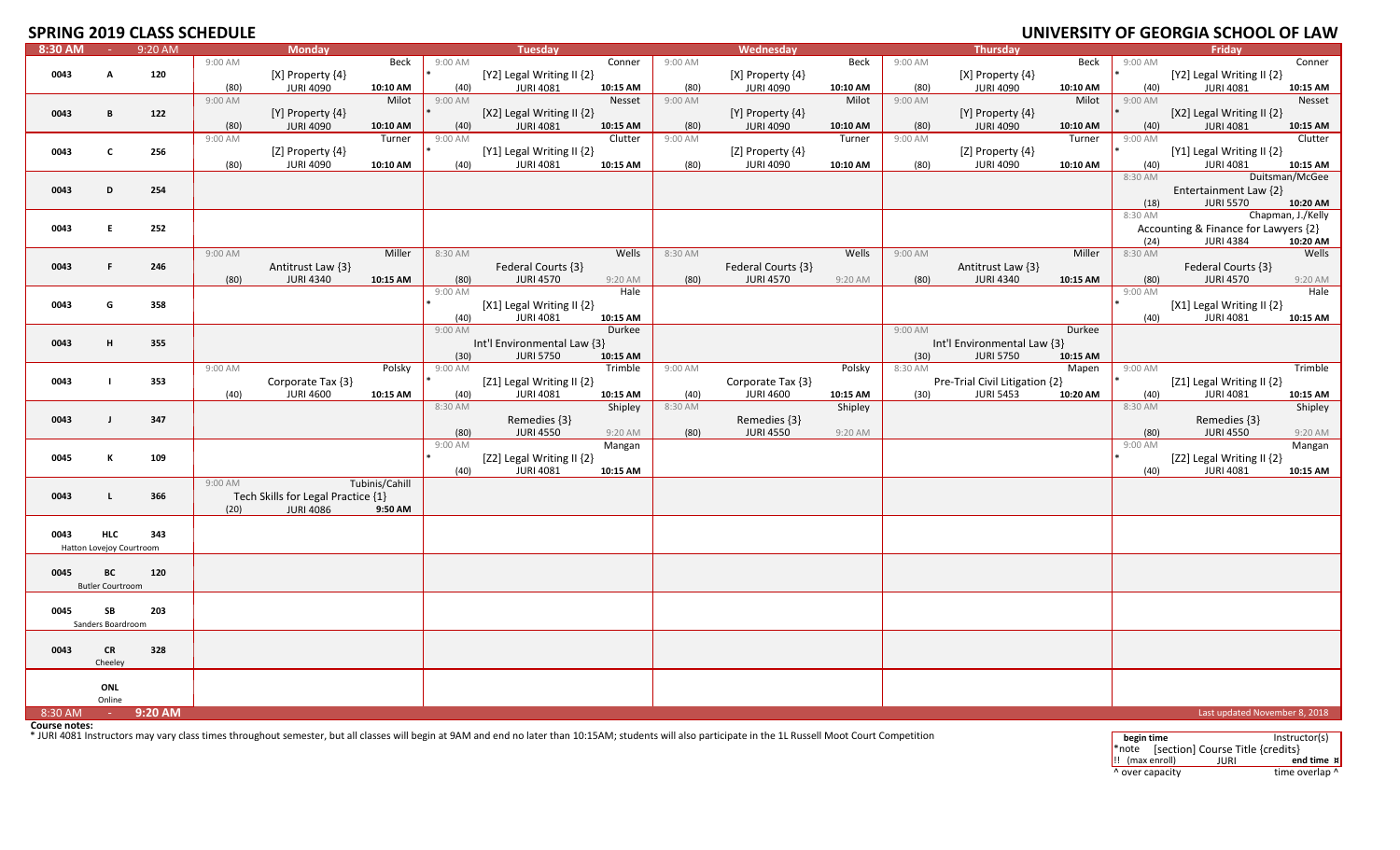## **SPRING 2019 CLASS SCHEDLILE**

|         |                          |            | UIJ CLAJJ JCHLDULL |                                    |                |          |                                    |                  |          |                                     |                |         |                                |          |           | <u>UNIVERSITI UL JEURUM JUNU</u>     | יתו וט            |
|---------|--------------------------|------------|--------------------|------------------------------------|----------------|----------|------------------------------------|------------------|----------|-------------------------------------|----------------|---------|--------------------------------|----------|-----------|--------------------------------------|-------------------|
| 9:30 AM | $\sim 10^{-1}$           | 10:20 AM   |                    | <b>Monday</b>                      |                |          | <b>Tuesday</b>                     |                  |          | Wednesday                           |                |         | <b>Thursday</b>                |          |           | Fridav                               |                   |
|         |                          |            | 9:00 AM            |                                    | Beck           | 9:00 AM  |                                    | Conner           | 9:00 AM  |                                     | Beck           | 9:00 AM |                                | Beck     | 9:00 AM   |                                      | Conner            |
| 0043    | A                        | 120        |                    | [X] Property {4}                   |                |          | [Y2] Legal Writing II {2}          |                  |          | [X] Property {4}                    |                |         | $[X]$ Property $\{4\}$         |          |           | [Y2] Legal Writing II {2}            |                   |
|         |                          |            | (80)               | <b>JURI 4090</b>                   | 10:10 AM       | (40)     | <b>JURI 4081</b>                   | 10:15 AM         | (80)     | <b>JURI 4090</b>                    | 10:10 AM       | (80)    | <b>JURI 4090</b>               | 10:10 AM | (40)      | <b>JURI 4081</b>                     | 10:15 AM          |
|         |                          |            | 9:00 AM            |                                    | Milot          | 9:00 AM  |                                    | Nesset           | 9:00 AM  |                                     | Milot          | 9:00 AM |                                | Milot    | 9:00 AM   |                                      | Nesset            |
| 0043    | B                        | 122        |                    |                                    |                |          |                                    |                  |          |                                     |                |         |                                |          |           |                                      |                   |
|         |                          |            |                    | [Y] Property {4}                   |                |          | [X2] Legal Writing II {2}          |                  |          | [Y] Property {4}                    |                |         | [Y] Property {4}               |          |           | [X2] Legal Writing II {2}            |                   |
|         |                          |            | (80)               | <b>JURI 4090</b>                   | 10:10 AM       | (40)     | <b>JURI 4081</b>                   | 10:15 AM         | (80)     | <b>JURI 4090</b>                    | 10:10 AM       | (80)    | <b>JURI 4090</b>               | 10:10 AM | (40)      | <b>JURI 4081</b>                     | 10:15 AM          |
|         |                          |            | 9:00 AM            |                                    | Turner         | 9:00 AM  |                                    | Clutter          | 9:00 AM  |                                     | Turner         | 9:00 AM |                                | Turner   | 9:00 AM   |                                      | Clutter           |
| 0043    | $\mathbf{c}$             | 256        |                    | [Z] Property $\{4\}$               |                |          | [Y1] Legal Writing II $\{2\}$      |                  |          | [Z] Property $\{4\}$                |                |         | [Z] Property $\{4\}$           |          |           | [Y1] Legal Writing II {2}            |                   |
|         |                          |            | (80)               | <b>JURI 4090</b>                   | 10:10 AM       | (40)     | <b>JURI 4081</b>                   | 10:15 AM         | (80)     | <b>JURI 4090</b>                    | 10:10 AM       | (80)    | <b>JURI 4090</b>               | 10:10 AM | (40)      | <b>JURI 4081</b>                     | 10:15 AM          |
|         |                          |            |                    |                                    |                | 10:00 AM |                                    | Morgan/Rodrigues | 10:00 AM |                                     | Mayson         |         |                                |          | 8:30 AM   |                                      | Duitsman/McGee    |
| 0043    | D                        | 254        |                    |                                    |                |          | <b>Business Ethics Seminar {2}</b> |                  |          | Criminal Justice Reform {2}         |                |         |                                |          |           | Entertainment Law {2}                |                   |
|         |                          |            |                    |                                    |                |          |                                    |                  |          |                                     |                |         |                                |          |           |                                      |                   |
|         |                          |            |                    |                                    |                | (16)     | <b>JURI 5665</b>                   | 11:50 AM         | (18)     | <b>JURI 4277</b>                    | 11:50 AM       |         |                                |          | (18)      | <b>JURI 5570</b>                     | 10:20 AM          |
|         |                          |            |                    |                                    |                |          |                                    |                  |          |                                     |                |         |                                |          | 8:30 AM   |                                      | Chapman, J./Kelly |
| 0043    | E.                       | 252        |                    |                                    |                |          |                                    |                  |          |                                     |                |         |                                |          |           | Accounting & Finance for Lawyers {2} |                   |
|         |                          |            |                    |                                    |                |          |                                    |                  |          |                                     |                |         |                                |          | (24)      | <b>JURI 4384</b>                     | 10:20 AM          |
|         |                          |            | 9:00 AM            |                                    | Miller         | 9:30 AM  |                                    | Brown            | 9:30 AM  |                                     | Brown          | 9:00 AM |                                | Miller   | $9:30$ AM |                                      | Brown             |
| 0043    | F.                       | 246        |                    | Antitrust Law {3}                  |                |          | The Law & Ethics of Lawyering {3}  |                  |          | The Law & Ethics of Lawyering {3}   |                |         | Antitrust Law {3}              |          |           | The Law & Ethics of Lawyering {3}    |                   |
|         |                          |            | (80)               | <b>JURI 4340</b>                   | 10:15 AM       | (80)     | <b>JURI 4300</b>                   | 10:20 AM         | (80)     | <b>JURI 4300</b>                    | 10:20 AM       | (80)    | <b>JURI 4340</b>               | 10:15 AM | (80)      | <b>JURI 4300</b>                     | 10:20 AM          |
|         |                          |            |                    |                                    |                |          |                                    |                  |          |                                     |                |         |                                |          |           |                                      |                   |
|         |                          |            | 9:30 AM            |                                    | Stuckey        | 9:00 AM  |                                    | Hale             |          |                                     |                |         |                                |          | 9:00 AM   |                                      | Hale              |
| 0043    | G                        | 358        |                    | Urban Resilience {2}               |                |          | [X1] Legal Writing II {2}          |                  |          |                                     |                |         |                                |          |           | [X1] Legal Writing II {2}            |                   |
|         |                          |            | (80)               | <b>JURI 5282</b>                   | 11:20 AM       | (40)     | <b>JURI 4081</b>                   | 10:15 AM         |          |                                     |                |         |                                |          | (40)      | <b>JURI 4081</b>                     | 10:15 AM          |
|         |                          |            |                    |                                    |                | 9:00 AM  |                                    | Durkee           | 9:30 AM  |                                     | <b>Barkoff</b> | 9:00 AM |                                | Durkee   |           |                                      |                   |
| 0043    | н                        | 355        |                    |                                    |                |          | Int'l Environmental Law {3}        |                  |          | Franchise Law {2}                   |                |         | Int'l Environmental Law {3}    |          |           |                                      |                   |
|         |                          |            |                    |                                    |                | (30)     | <b>JURI 5750</b>                   | 10:15 AM         | (30)     | <b>JURI 4940</b>                    | 11:20 AM       | (30)    | <b>JURI 5750</b>               | 10:15 AM |           |                                      |                   |
|         |                          |            | 9:00 AM            |                                    | Polsky         | 9:00 AM  |                                    | Trimble          | 9:00 AM  |                                     | Polsky         | 8:30 AM |                                | Mapen    | 9:00 AM   |                                      | Trimble           |
|         |                          |            |                    |                                    |                |          |                                    |                  |          |                                     |                |         |                                |          |           |                                      |                   |
| 0043    |                          | 353        |                    | Corporate Tax {3}                  |                |          | [Z1] Legal Writing II {2}          |                  |          | Corporate Tax {3}                   |                |         | Pre-Trial Civil Litigation {2} |          |           | [Z1] Legal Writing II {2}            |                   |
|         |                          |            | (40)               | <b>JURI 4600</b>                   | 10:15 AM       | (40)     | <b>JURI 4081</b>                   | 10:15 AM         | (40)     | <b>JURI 4600</b>                    | 10:15 AM       | (30)    | <b>JURI 5453</b>               | 10:20 AM | (40)      | <b>JURI 4081</b>                     | 10:15 AM          |
|         |                          |            |                    |                                    |                |          |                                    |                  |          |                                     |                |         |                                |          |           |                                      |                   |
| 0043    | $\mathbf{J}$             | 347        |                    |                                    |                |          |                                    |                  |          |                                     |                |         |                                |          |           |                                      |                   |
|         |                          |            |                    |                                    |                |          |                                    |                  |          |                                     |                |         |                                |          |           |                                      |                   |
|         |                          |            |                    |                                    |                | 9:00 AM  |                                    | Mangan           |          |                                     |                |         |                                |          | 9:00 AM   |                                      | Mangan            |
| 0045    | к                        | 109        |                    |                                    |                |          | [Z2] Legal Writing II {2}          |                  |          |                                     |                |         |                                |          |           | [Z2] Legal Writing II {2}            |                   |
|         |                          |            |                    |                                    |                |          | <b>JURI 4081</b>                   | 10:15 AM         |          |                                     |                |         |                                |          | (40)      | <b>JURI 4081</b>                     | 10:15 AM          |
|         |                          |            |                    |                                    |                | (40)     |                                    |                  |          |                                     |                |         |                                |          |           |                                      |                   |
|         |                          |            | 9:00 AM            |                                    | Tubinis/Cahill | 9:30 AM  |                                    | Burnett/Taylor   | 10:00 AM |                                     | Clutter        |         |                                |          | 9:30 AM   |                                      | Burnett/Taylor    |
| 0043    | τ.                       | 366        |                    | Tech Skills for Legal Practice {1} |                |          | Advanced Legal Research {2}        |                  |          | Writing for Judicial Clerkships {2} |                |         |                                |          |           | Advanced Legal Research {2}          |                   |
|         |                          |            | (20)               | <b>JURI 4086</b>                   | 9:50 AM        | (20)     | <b>JURI 4085</b>                   | 10:20 AM         | (6)      | <b>JURI 4088</b>                    | 11:50 AM       |         |                                |          | (20)      | <b>JURI 4085</b>                     | 10:20 AM          |
|         |                          |            |                    |                                    |                |          |                                    |                  |          |                                     |                |         |                                |          |           |                                      |                   |
| 0043    | <b>HLC</b>               | 343        |                    |                                    |                |          |                                    |                  |          |                                     |                |         |                                |          |           |                                      |                   |
|         | Hatton Lovejoy Courtroom |            |                    |                                    |                |          |                                    |                  |          |                                     |                |         |                                |          |           |                                      |                   |
|         |                          |            |                    |                                    |                |          |                                    |                  |          |                                     |                |         |                                |          |           |                                      |                   |
| 0045    | BC                       | 120        |                    |                                    |                |          |                                    |                  |          |                                     |                |         |                                |          |           |                                      |                   |
|         |                          |            |                    |                                    |                |          |                                    |                  |          |                                     |                |         |                                |          |           |                                      |                   |
|         | <b>Butler Courtroom</b>  |            |                    |                                    |                |          |                                    |                  |          |                                     |                |         |                                |          |           |                                      |                   |
|         |                          |            |                    |                                    |                |          |                                    |                  |          |                                     |                |         |                                |          | 10:00 AM  |                                      | Khan              |
| 0045    | SB                       | 203        |                    |                                    |                |          |                                    |                  |          |                                     |                |         |                                |          |           | Food & Drug Law {2}                  |                   |
|         | Sanders Boardroom        |            |                    |                                    |                |          |                                    |                  |          |                                     |                |         |                                |          | (20)      | <b>JURI 5635</b>                     | 11:50 AM          |
|         |                          |            |                    |                                    |                |          |                                    |                  | 10:00 AM |                                     | <b>Bruner</b>  |         |                                |          |           |                                      |                   |
| 0043    | <b>CR</b>                | 328        |                    |                                    |                |          |                                    |                  |          | Comparative Corporate Law {2}       |                |         |                                |          |           |                                      |                   |
|         | Cheeley                  |            |                    |                                    |                |          |                                    |                  | (12)     | <b>JURI 4400</b>                    | 11:50 AM       |         |                                |          |           |                                      |                   |
|         |                          |            |                    |                                    |                |          |                                    |                  |          |                                     |                |         |                                |          |           |                                      |                   |
|         |                          |            |                    |                                    |                |          |                                    |                  |          |                                     |                |         |                                |          |           |                                      |                   |
|         | ONL                      |            |                    |                                    |                |          |                                    |                  |          |                                     |                |         |                                |          |           |                                      |                   |
|         | Online                   |            |                    |                                    |                |          |                                    |                  |          |                                     |                |         |                                |          |           |                                      |                   |
| 9:30 AM | $\sim 10^{-1}$           | $10:20$ AM |                    |                                    |                |          |                                    |                  |          |                                     |                |         |                                |          |           | Last updated January 14, 2019        |                   |
|         |                          |            |                    |                                    |                |          |                                    |                  |          |                                     |                |         |                                |          |           |                                      |                   |

**Course notes:**

\* JURI 4081 Instructors may vary class times throughout semester, but all classes will begin at 9AM and end no later than 10:15AM; students will also participate in the 1L Russell Moot Court Competition **but any coupled as** 

\*note [section] Course Title {credits} \* Instructors may vary class times throughout semester, but all classes will begin at 9AM and end no later than 10:15AM; students will also participate in the 1L Russell Moot Court Competition !! (max enroll) JURI **end time ¤** \* Instructors may vary class times throughout semester, but all classes will begin at 9AM and end no later than 10:15AM; students will also participate in the 1L Russell Moot Court Competition ^ $\overline{\phantom{a}}^{\text{A}}$  over capacity time overlap  $\overline{\phantom{a}}^{\text{A}}$ 

\* JURI 5665 Year‐long course will meet every other week

\* JURI 5290S Interdisciplinary Environmental Law Practicum [Fowler] will meet on Wednesdays in the Ecology building, Room 117, from 10:05AM‐1:05PM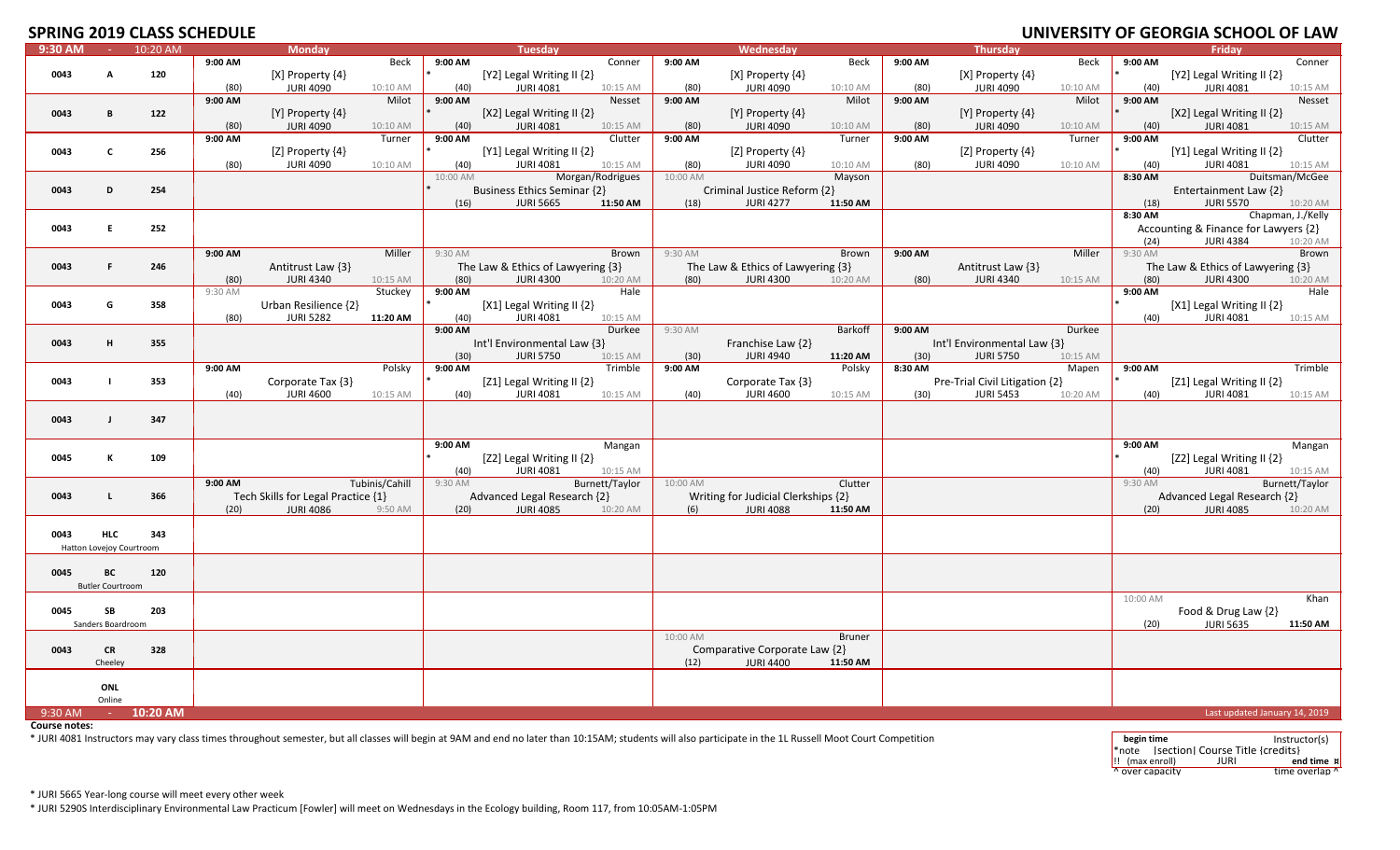# **2019 CLASS SCHEDULE UNIVERSITY OF GEORGIA SCHOOL OF LAW**

| 10:30 AM | <b>Contractor</b>                      | 11:20 AM            | <b>Monday</b>                        |          | Tuesday                            |          |          | Wednesday                           |          |          | Thursday                                                                                                                                                                                                                       |          |          | Friday                        |                       |
|----------|----------------------------------------|---------------------|--------------------------------------|----------|------------------------------------|----------|----------|-------------------------------------|----------|----------|--------------------------------------------------------------------------------------------------------------------------------------------------------------------------------------------------------------------------------|----------|----------|-------------------------------|-----------------------|
|          |                                        |                     | 10:30 AM<br>Barnett                  | 10:30 AM |                                    | Dennis   | 10:30 AM |                                     | Barnett  | 10:30 AM |                                                                                                                                                                                                                                | Barnett  | 10:30 AM |                               | Dennis                |
| 0043     | A                                      | 120                 | Administrative Law {3}               |          | Evidence {3}                       |          |          | Administrative Law {3}              |          |          | Administrative Law {3}                                                                                                                                                                                                         |          |          | Evidence {3}                  |                       |
|          |                                        |                     | 11:20 AM<br>(80)<br>JURI 4320        | (80)     | <b>JURI 4250</b>                   | 11:45 AM | (80)     | JURI 4320                           | 11:20 AM | (80)     | JURI 4320                                                                                                                                                                                                                      | 11:20 AM | (80)     | <b>JURI 4250</b>              | 11:45 AM              |
|          |                                        |                     | 10:30 AM<br>Hall                     |          |                                    |          |          |                                     |          | 10:30 AM |                                                                                                                                                                                                                                | Hall     |          |                               |                       |
| 0043     | B                                      | 122                 | The Law & Ethics of Lawyering {3}    |          |                                    |          |          |                                     |          |          | The Law & Ethics of Lawyering {3}                                                                                                                                                                                              |          |          |                               |                       |
|          |                                        |                     | <b>JURI 4300</b><br>(80)<br>11:45 AM |          |                                    |          |          |                                     |          | (80)     | <b>JURI 4300</b>                                                                                                                                                                                                               | 11:45 AM |          |                               |                       |
|          |                                        |                     | 10:30 AM<br>Amann                    | 10:30 AM | Watson, Camilla                    |          |          |                                     |          | 10:30 AM |                                                                                                                                                                                                                                | Amann    | 10:30 AM |                               | Watson, Camilla       |
| 0043     | $\mathbf{C}$                           | 256                 | Public International Law {3}         |          | Federal Income Tax {3}             |          |          |                                     |          |          | Public International Law {3}                                                                                                                                                                                                   |          |          | Federal Income Tax {3}        |                       |
|          |                                        |                     | JURI 4640<br>11:45 AM<br>(80)        | (80)     | <b>JURI 5120</b>                   | 11:45 AM |          |                                     |          | (80)     | JURI 4640                                                                                                                                                                                                                      | 11:45 AM | (80)     | <b>JURI 5120</b>              | 11:45 AM              |
|          |                                        |                     |                                      | 10:00 AM | Morgan/Rodrigues                   |          | 10:00 AM |                                     | Mayson   |          |                                                                                                                                                                                                                                |          |          |                               |                       |
| 0043     | D                                      | 254                 |                                      |          | <b>Business Ethics Seminar {2}</b> |          |          | Criminal Justice Reform {2}         |          |          |                                                                                                                                                                                                                                |          |          |                               |                       |
|          |                                        |                     |                                      | (16)     | <b>JURI 5665</b>                   | 11:50 AM | (18)     | <b>JURI 4277</b>                    | 11:50 AM |          |                                                                                                                                                                                                                                |          |          |                               |                       |
|          |                                        |                     |                                      |          |                                    |          |          |                                     |          |          |                                                                                                                                                                                                                                |          |          |                               |                       |
| 0043     | Е.                                     | 252                 |                                      |          |                                    |          |          |                                     |          |          |                                                                                                                                                                                                                                |          |          |                               |                       |
|          |                                        |                     |                                      |          |                                    |          |          |                                     |          |          |                                                                                                                                                                                                                                |          |          |                               |                       |
|          |                                        |                     | 10:30 AM<br>Simon                    |          |                                    |          |          |                                     |          | 10:30 AM |                                                                                                                                                                                                                                | Simon    |          |                               |                       |
| 0043     | F.                                     | 246                 | Secured Transactions {3}             |          |                                    |          |          |                                     |          |          | Secured Transactions {3}                                                                                                                                                                                                       |          |          |                               |                       |
|          |                                        |                     | <b>JURI 4950</b><br>11:45 AM<br>(60) |          |                                    |          |          |                                     |          | (60)     | <b>JURI 4950</b>                                                                                                                                                                                                               | 11:45 AM |          |                               |                       |
|          |                                        |                     | 9:30 AM<br>Stuckey                   | 10:30 AM |                                    | Cade     |          |                                     |          |          |                                                                                                                                                                                                                                |          | 10:30 AM |                               | Cade                  |
| 0043     | G                                      | 358                 | Urban Resilience {2}                 |          | Immigration Law {3}                |          |          |                                     |          |          |                                                                                                                                                                                                                                |          |          | Immigration Law {3}           |                       |
|          |                                        |                     | <b>JURI 5282</b><br>(80)<br>11:20 AM | (50)     | <b>JURI 5890</b>                   | 11:45 AM |          |                                     |          |          |                                                                                                                                                                                                                                |          | (50)     | <b>JURI 5890</b>              | 11:45 AM              |
|          |                                        |                     |                                      |          |                                    |          | 9:30 AM  |                                     | Barkoff  |          |                                                                                                                                                                                                                                |          |          |                               |                       |
| 0043     | н                                      | 355                 |                                      |          |                                    |          |          | Franchise Law {2}                   |          |          |                                                                                                                                                                                                                                |          |          |                               |                       |
|          |                                        |                     |                                      |          |                                    |          | (30)     | <b>JURI 4940</b>                    | 11:20 AM |          |                                                                                                                                                                                                                                |          |          |                               |                       |
|          |                                        |                     |                                      |          |                                    |          |          |                                     |          |          |                                                                                                                                                                                                                                |          |          |                               |                       |
| 0043     |                                        | 353                 |                                      |          |                                    |          |          |                                     |          |          |                                                                                                                                                                                                                                |          |          |                               |                       |
|          |                                        |                     |                                      |          |                                    |          |          |                                     |          |          |                                                                                                                                                                                                                                |          |          |                               |                       |
|          |                                        |                     | Cook, J.<br>10:30 AM                 |          |                                    |          |          |                                     |          |          | 10:30 AM and the state of the state of the state of the state of the state of the state of the state of the state of the state of the state of the state of the state of the state of the state of the state of the state of t | Cook, J. |          |                               |                       |
| 0043     | $\mathbf{I}$                           | 347                 | Criminal Procedure II {3}            |          |                                    |          |          |                                     |          |          | Criminal Procedure II {3}                                                                                                                                                                                                      |          |          |                               |                       |
|          |                                        |                     | JURI 4470<br>11:45 AM<br>(80)        |          |                                    |          |          |                                     |          | (80)     | <b>JURI 4470</b>                                                                                                                                                                                                               | 11:45 AM |          |                               |                       |
|          |                                        |                     |                                      |          |                                    |          |          |                                     |          |          |                                                                                                                                                                                                                                |          |          |                               |                       |
| 0045     | К                                      | 109                 |                                      |          |                                    |          |          |                                     |          |          |                                                                                                                                                                                                                                |          |          |                               |                       |
|          |                                        |                     |                                      |          |                                    |          |          |                                     |          |          |                                                                                                                                                                                                                                |          |          |                               |                       |
|          |                                        |                     |                                      | 10:30 AM | Watson, Carol/Wolfson              |          | 10:00 AM |                                     | Clutter  |          |                                                                                                                                                                                                                                |          | 10:30 AM |                               | Watson, Carol/Wolfson |
| 0043     | $\mathbf{L}$                           | 366                 |                                      |          | Advanced Legal Research {2}        |          |          | Writing for Judicial Clerkships {2} |          |          |                                                                                                                                                                                                                                |          |          | Advanced Legal Research {2}   |                       |
|          |                                        |                     |                                      | (20)     | <b>JURI 4085</b>                   | 11:20 AM | (6)      | <b>JURI 4088</b>                    | 11:50 AM |          |                                                                                                                                                                                                                                |          | (20)     | <b>JURI 4085</b>              | 11:20 AM              |
|          |                                        |                     |                                      |          |                                    |          |          |                                     |          |          |                                                                                                                                                                                                                                |          |          |                               |                       |
| 0043     | <b>HLC</b><br>Hatton Lovejoy Courtroom | 343                 |                                      |          |                                    |          |          |                                     |          |          |                                                                                                                                                                                                                                |          |          |                               |                       |
|          |                                        |                     |                                      |          |                                    |          |          |                                     |          |          |                                                                                                                                                                                                                                |          |          |                               |                       |
| 0045     | BC                                     | 120                 |                                      |          |                                    |          |          |                                     |          |          |                                                                                                                                                                                                                                |          |          |                               |                       |
|          | <b>Butler Courtroom</b>                |                     |                                      |          |                                    |          |          |                                     |          |          |                                                                                                                                                                                                                                |          |          |                               |                       |
|          |                                        |                     |                                      |          |                                    |          |          |                                     |          |          |                                                                                                                                                                                                                                |          | 10:00 AM |                               | Khan                  |
| 0045     | SB                                     | 203                 |                                      |          |                                    |          |          |                                     |          |          |                                                                                                                                                                                                                                |          |          | Food & Drug Law {2}           |                       |
|          | Sanders Boardroom                      |                     |                                      |          |                                    |          |          |                                     |          |          |                                                                                                                                                                                                                                |          | (20)     | <b>JURI 5635</b>              | 11:50 AM              |
|          |                                        |                     |                                      |          |                                    |          | 10:00 AM |                                     | Bruner   |          |                                                                                                                                                                                                                                |          |          |                               |                       |
| 0043     | <b>CR</b>                              | 328                 |                                      |          |                                    |          |          | Comparative Corporate Law {2}       |          |          |                                                                                                                                                                                                                                |          |          |                               |                       |
|          | Cheeley                                |                     |                                      |          |                                    |          | (12)     | JURI 4400                           | 11:50 AM |          |                                                                                                                                                                                                                                |          |          |                               |                       |
|          |                                        |                     |                                      |          |                                    |          |          |                                     |          |          |                                                                                                                                                                                                                                |          |          |                               |                       |
|          | ONL                                    |                     |                                      |          |                                    |          |          |                                     |          |          |                                                                                                                                                                                                                                |          |          |                               |                       |
|          | Online                                 |                     |                                      |          |                                    |          |          |                                     |          |          |                                                                                                                                                                                                                                |          |          |                               |                       |
|          |                                        | 10:30 AM - 11:20 AM |                                      |          |                                    |          |          |                                     |          |          |                                                                                                                                                                                                                                |          |          | Last updated January 14, 2019 |                       |

**Course notes:**

\* JURI 5665 Year‐long course will meet every other week **begin time** Instructor(s)

\*note [section] Course Title {credits} !! (max enroll) JURI **end time ¤** ^ over capacity time overlap ^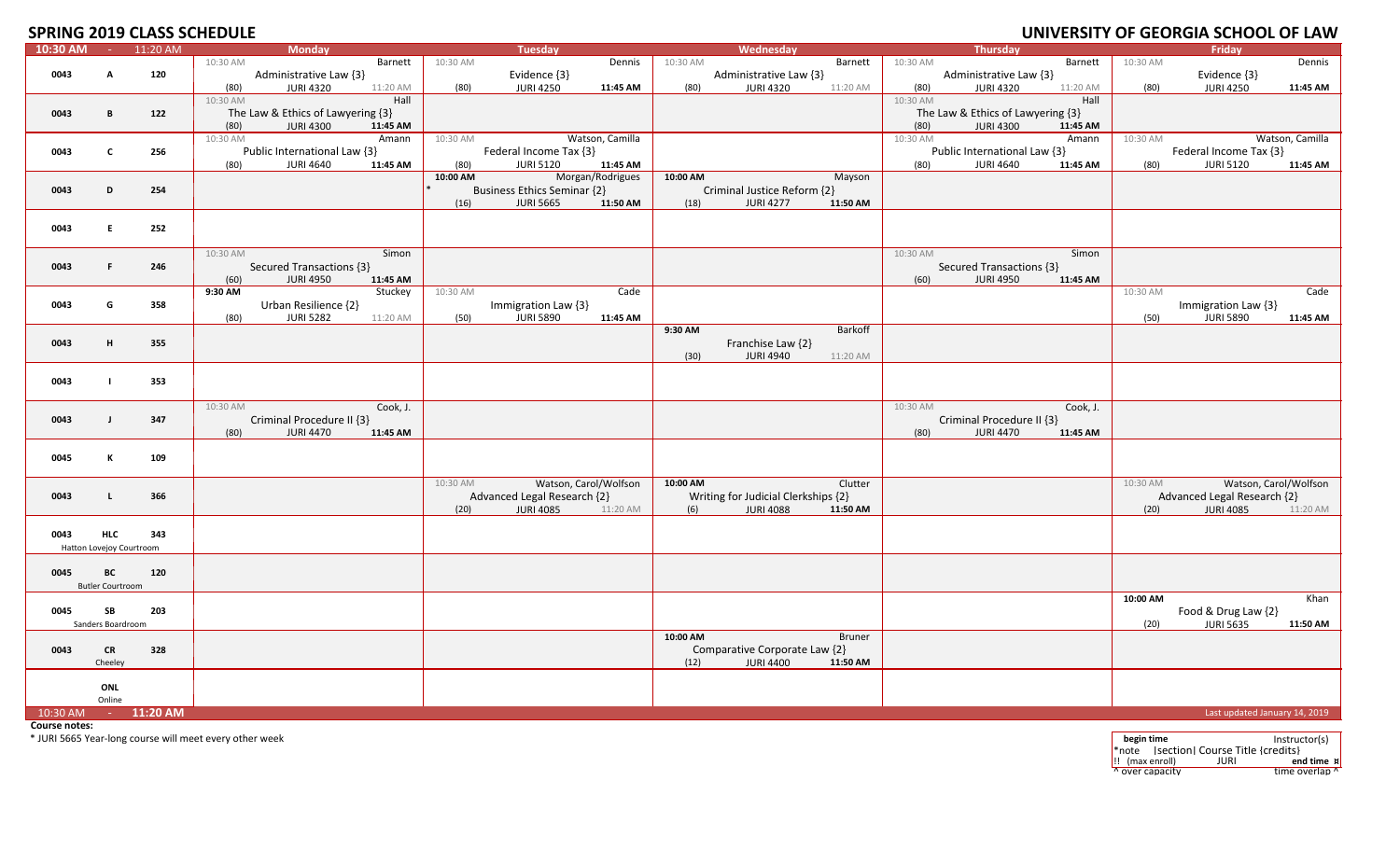## **SPRING 2019 CLASS SCHEDULE**

|                     |                          |                     | <u>SL INITS EATS CEASS SCILED SEE</u>       |          |                                    |                  |                                      |                                               |          | STREADH FOR SESINGIN SCHOOL OF EATH |
|---------------------|--------------------------|---------------------|---------------------------------------------|----------|------------------------------------|------------------|--------------------------------------|-----------------------------------------------|----------|-------------------------------------|
| 11:30 AM - 12:00 PM |                          |                     | <b>Monday</b>                               |          | <b>Tuesday</b>                     |                  | Wednesday                            | Thursday                                      |          | Friday                              |
|                     |                          |                     |                                             | 10:30 AM |                                    | Dennis           |                                      |                                               | 10:30 AM | Dennis                              |
| 0043                | A                        | 120                 |                                             |          | Evidence {3}                       |                  |                                      |                                               |          | Evidence {3}                        |
|                     |                          |                     |                                             |          |                                    |                  |                                      |                                               |          |                                     |
|                     |                          |                     |                                             | (80)     | <b>JURI 4250</b>                   | 11:45 AM         |                                      |                                               | (80)     | <b>JURI 4250</b><br>11:45 AM        |
|                     |                          |                     | 10:30 AM<br>Hall                            |          |                                    |                  |                                      | 10:30 AM<br>Hall                              |          |                                     |
| 0043                | B                        | 122                 | The Law & Ethics of Lawyering {3}           |          |                                    |                  |                                      | The Law & Ethics of Lawyering {3}             |          |                                     |
|                     |                          |                     | (80)<br><b>JURI 4300</b><br>11:45 AM        |          |                                    |                  |                                      | (80)<br><b>JURI 4300</b><br>11:45 AM          |          |                                     |
|                     |                          |                     |                                             |          |                                    |                  |                                      |                                               |          |                                     |
|                     |                          |                     | 10:30 AM<br>Amann                           | 10:30 AM |                                    | Watson, Camilla  |                                      | 10:30 AM<br>Amann                             | 10:30 AM | Watson, Camilla                     |
| 0043                | $\mathbf{c}$             | 256                 | Public International Law {3}                |          | Federal Income Tax {3}             |                  |                                      | Public International Law {3}                  |          | Federal Income Tax {3}              |
|                     |                          |                     | <b>JURI 4640</b><br>(80)<br>11:45 AM        | (80)     | <b>JURI 5120</b>                   | 11:45 AM         |                                      | <b>JURI 4640</b><br>(80)<br>11:45 AM          | (80)     | <b>JURI 5120</b><br>11:45 AM        |
|                     |                          |                     | 11:30 AM<br>Hale                            | 10:00 AM |                                    | Morgan/Rodrigues | 10:00 AM<br>Mayson                   | 11:30 AM<br>Hale                              |          |                                     |
|                     |                          |                     |                                             |          |                                    |                  |                                      |                                               |          |                                     |
| 0043                | D                        | 254                 | Legal Writing & Analysis for MSL {3}        |          | <b>Business Ethics Seminar {2}</b> |                  | Criminal Justice Reform {2}          | Legal Writing & Analysis for MSL {3}          |          |                                     |
|                     |                          |                     | <b>JURI 6505</b><br>12:45 PM<br>(20)<br>II. | (16)     | <b>JURI 5665</b>                   | 11:50 AM         | <b>JURI 4277</b><br>11:50 AM<br>(18) | (20)<br><b>JURI 6505</b><br>12:45 PM<br>- 1!! |          |                                     |
|                     |                          |                     |                                             |          |                                    |                  |                                      |                                               |          |                                     |
| 0043                | E.                       | 252                 |                                             |          |                                    |                  |                                      |                                               |          |                                     |
|                     |                          |                     |                                             |          |                                    |                  |                                      |                                               |          |                                     |
|                     |                          |                     |                                             |          |                                    |                  |                                      |                                               |          |                                     |
|                     |                          |                     | 10:30 AM<br>Simon                           |          |                                    |                  |                                      | 10:30 AM<br>Simon                             |          |                                     |
| 0043                | F.                       | 246                 | Secured Transactions {3}                    |          |                                    |                  |                                      | Secured Transactions {3}                      |          |                                     |
|                     |                          |                     | <b>JURI 4950</b><br>(60)<br>11:45 AM        |          |                                    |                  |                                      | <b>JURI 4950</b><br>(60)<br>11:45 AM          |          |                                     |
|                     |                          |                     |                                             |          |                                    |                  |                                      |                                               |          |                                     |
|                     |                          |                     |                                             | 10:30 AM |                                    | Cade             |                                      |                                               | 10:30 AM | Cade                                |
| 0043                | G                        | 358                 |                                             |          | Immigration Law {3}                |                  |                                      |                                               |          | Immigration Law {3}                 |
|                     |                          |                     |                                             | (50)     | <b>JURI 5890</b>                   | 11:45 AM         |                                      |                                               | (50)     | <b>JURI 5890</b><br>11:45 AM        |
|                     |                          |                     |                                             |          |                                    |                  |                                      |                                               |          |                                     |
|                     |                          |                     |                                             |          |                                    |                  |                                      |                                               |          |                                     |
| 0043                | н.                       | 355                 |                                             |          |                                    |                  |                                      |                                               |          |                                     |
|                     |                          |                     |                                             |          |                                    |                  |                                      |                                               |          |                                     |
|                     |                          |                     |                                             |          |                                    |                  |                                      |                                               |          |                                     |
| 0043                | $\mathbf{I}$             | 353                 |                                             |          |                                    |                  |                                      |                                               |          |                                     |
|                     |                          |                     |                                             |          |                                    |                  |                                      |                                               |          |                                     |
|                     |                          |                     |                                             |          |                                    |                  |                                      |                                               |          |                                     |
|                     |                          |                     | 10:30 AM<br>Cook, J.                        |          |                                    |                  |                                      | 10:30 AM<br>Cook, J.                          |          |                                     |
| 0043                | $\mathbf{J}$             | 347                 | Criminal Procedure II {3}                   |          |                                    |                  |                                      | Criminal Procedure II {3}                     |          |                                     |
|                     |                          |                     | <b>JURI 4470</b><br>(80)<br>11:45 AM        |          |                                    |                  |                                      | <b>JURI 4470</b><br>(80)<br>11:45 AM          |          |                                     |
|                     |                          |                     |                                             |          |                                    |                  |                                      |                                               |          |                                     |
|                     |                          |                     |                                             |          |                                    |                  |                                      |                                               |          |                                     |
| 0045                | К                        | 109                 |                                             |          |                                    |                  |                                      |                                               |          |                                     |
|                     |                          |                     |                                             |          |                                    |                  |                                      |                                               |          |                                     |
|                     |                          |                     |                                             |          |                                    |                  | 10:00 AM<br>Clutter                  |                                               |          |                                     |
|                     | L.                       | 366                 |                                             |          |                                    |                  |                                      |                                               |          |                                     |
| 0043                |                          |                     |                                             |          |                                    |                  | Writing for Judicial Clerkships {2}  |                                               |          |                                     |
|                     |                          |                     |                                             |          |                                    |                  | <b>JURI 4088</b><br>(6)<br>11:50 AM  |                                               |          |                                     |
|                     |                          |                     |                                             |          |                                    |                  |                                      |                                               |          |                                     |
| 0043                | <b>HLC</b>               | 343                 |                                             |          |                                    |                  |                                      |                                               |          |                                     |
|                     | Hatton Lovejoy Courtroom |                     |                                             |          |                                    |                  |                                      |                                               |          |                                     |
|                     |                          |                     |                                             |          |                                    |                  |                                      |                                               |          |                                     |
|                     |                          |                     |                                             |          |                                    |                  |                                      |                                               |          |                                     |
| 0045                | BC                       | 120                 |                                             |          |                                    |                  |                                      |                                               |          |                                     |
|                     | <b>Butler Courtroom</b>  |                     |                                             |          |                                    |                  |                                      |                                               |          |                                     |
|                     |                          |                     |                                             |          |                                    |                  |                                      |                                               | 10:00 AM | Khan                                |
|                     |                          |                     |                                             |          |                                    |                  |                                      |                                               |          |                                     |
| 0045                | SB                       | 203                 |                                             |          |                                    |                  |                                      |                                               |          | Food & Drug Law {2}                 |
|                     | Sanders Boardroom        |                     |                                             |          |                                    |                  |                                      |                                               | (20)     | <b>JURI 5635</b><br>11:50 AM        |
|                     |                          |                     |                                             |          |                                    |                  | 10:00 AM<br>Bruner                   |                                               |          |                                     |
| 0043                | <b>CR</b>                | 328                 |                                             |          |                                    |                  | Comparative Corporate Law {2}        |                                               |          |                                     |
|                     |                          |                     |                                             |          |                                    |                  |                                      |                                               |          |                                     |
|                     | Cheeley                  |                     |                                             |          |                                    |                  | (12)<br><b>JURI 4400</b><br>11:50 AM |                                               |          |                                     |
|                     |                          |                     |                                             |          |                                    |                  |                                      |                                               |          |                                     |
|                     | ONL                      |                     |                                             |          |                                    |                  |                                      |                                               |          |                                     |
|                     | Online                   |                     |                                             |          |                                    |                  |                                      |                                               |          |                                     |
|                     |                          |                     |                                             |          |                                    |                  |                                      |                                               |          |                                     |
| $11:30$ AM          |                          | $-12:00 \text{ PM}$ |                                             |          |                                    |                  |                                      |                                               |          | Last updated January 14, 2019       |

**Course notes:**

\* JURI 5665 Year‐long course will meet every other week **begin time** Instructor(s)

\*note [section] Course Title {credits} !! (max enroll) JURI **end time ¤** ^ over capacity time overlap ^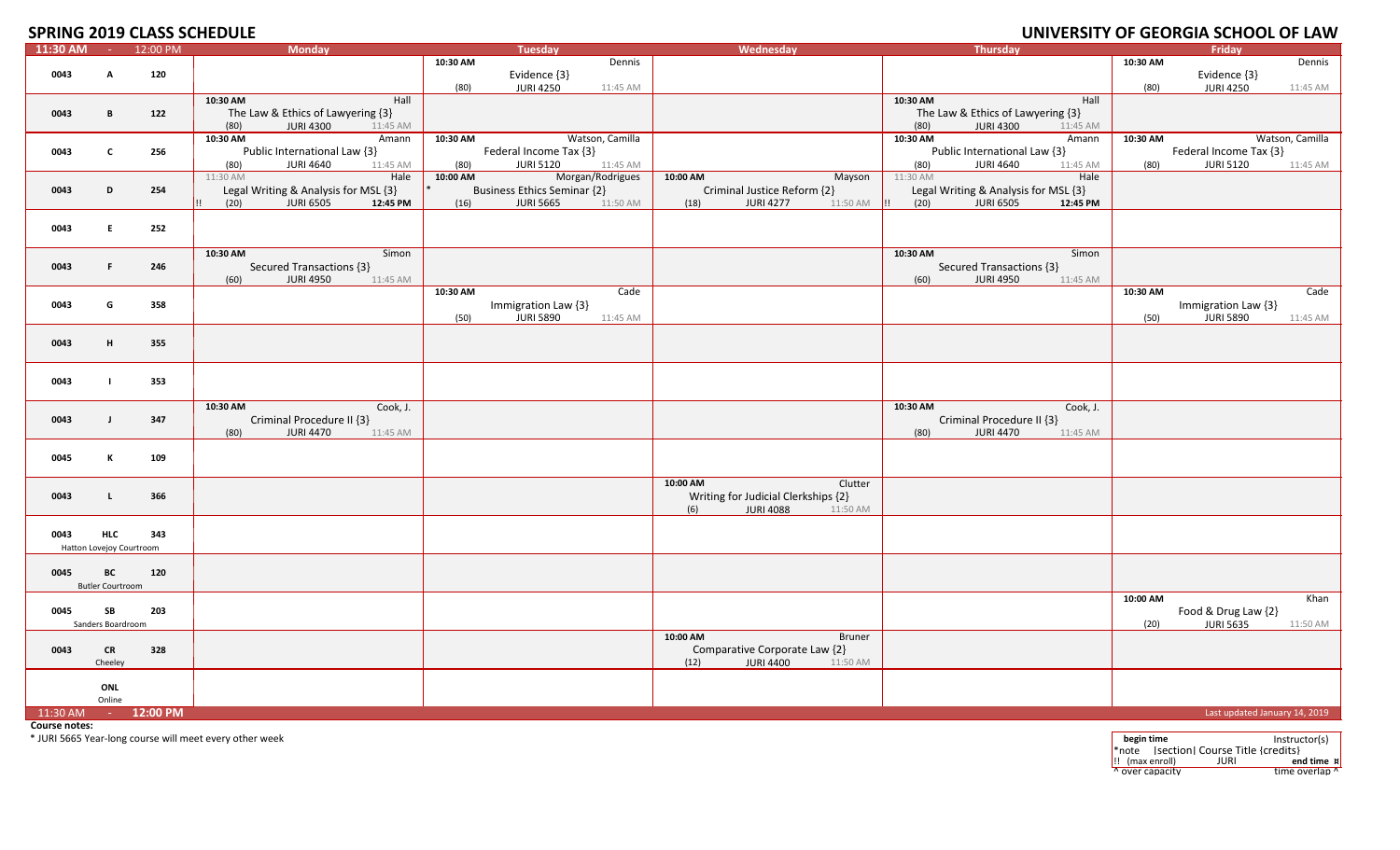#### **2019 CLASS SCHEDULE UNIVERSITY OF GEORGIA SCHOOL OF LAW**

| 12:00 PM             | <b>Common</b>                          | 1:00 PM | <b>Monday</b>                                                                                    | <b>Tuesday</b>                                                                                                                                     | Wednesday | <b>Thursday</b>                                                                                  | Friday                                                                            |
|----------------------|----------------------------------------|---------|--------------------------------------------------------------------------------------------------|----------------------------------------------------------------------------------------------------------------------------------------------------|-----------|--------------------------------------------------------------------------------------------------|-----------------------------------------------------------------------------------|
| 0043                 | A                                      | 120     |                                                                                                  |                                                                                                                                                    |           |                                                                                                  |                                                                                   |
| 0043                 | B                                      | 122     |                                                                                                  |                                                                                                                                                    |           |                                                                                                  |                                                                                   |
| 0043                 | $\mathbf{c}$                           | 256     |                                                                                                  |                                                                                                                                                    |           |                                                                                                  |                                                                                   |
| 0043                 | D                                      | 254     | 11:30 AM<br>Hale<br>Legal Writing & Analysis for MSL {3}<br>(20)<br><b>JURI 6505</b><br>12:45 PM |                                                                                                                                                    |           | 11:30 AM<br>Hale<br>Legal Writing & Analysis for MSL {3}<br><b>JURI 6505</b><br>(20)<br>12:45 PM |                                                                                   |
| 0043                 | E.                                     | 252     |                                                                                                  | 12:00 PM<br>Morgan<br>Corporate Counsel Externship II {4 to 6}<br><b>JURI 5968S</b><br>12:50 PM                                                    |           |                                                                                                  |                                                                                   |
| 0043                 | F.                                     | 246     |                                                                                                  |                                                                                                                                                    |           |                                                                                                  |                                                                                   |
| 0043                 | G                                      | 358     |                                                                                                  |                                                                                                                                                    |           |                                                                                                  |                                                                                   |
| 0043                 | H                                      | 355     |                                                                                                  |                                                                                                                                                    |           |                                                                                                  |                                                                                   |
| 0043                 | - 1                                    | 353     |                                                                                                  |                                                                                                                                                    |           |                                                                                                  |                                                                                   |
| 0043                 | $\mathsf{J}$                           | 347     |                                                                                                  |                                                                                                                                                    |           |                                                                                                  |                                                                                   |
| 0045                 | K                                      | 109     |                                                                                                  |                                                                                                                                                    |           |                                                                                                  |                                                                                   |
| 0043                 | $\mathbf{L}$                           | 366     |                                                                                                  |                                                                                                                                                    |           |                                                                                                  |                                                                                   |
| 0043                 | <b>HLC</b><br>Hatton Lovejoy Courtroom | 343     |                                                                                                  |                                                                                                                                                    |           |                                                                                                  |                                                                                   |
| 0045                 | BC<br><b>Butler Courtroom</b>          | 120     |                                                                                                  |                                                                                                                                                    |           |                                                                                                  |                                                                                   |
| 0045                 | SB<br>Sanders Boardroom                | 203     |                                                                                                  |                                                                                                                                                    |           |                                                                                                  |                                                                                   |
| 0043                 | <b>CR</b><br>Cheeley                   | 328     |                                                                                                  |                                                                                                                                                    |           |                                                                                                  |                                                                                   |
|                      | ONL<br>Online                          |         |                                                                                                  |                                                                                                                                                    |           |                                                                                                  |                                                                                   |
| 12:00 PM - 1:00 PM   |                                        |         |                                                                                                  |                                                                                                                                                    |           |                                                                                                  | Last updated December 20, 2018                                                    |
| <b>Course notes:</b> |                                        |         | * JURI 5968S Will also meet on Thursdays, 8:30 - 9:20 AM, via Zoom                               | * JURI 5290S Interdisciplinary Environmental Law Practicum [Fowler] will meet on Wednesdays in the Ecology building, Room 117, from 10:05AM-1:05PM |           |                                                                                                  | begin time<br>Instructor(s)<br>$*$ note $[section]$ Course Title ${c}$ redits $}$ |

\*note [section] Course Title {credits}<br> $\vdots$  (max enroll) JURI end **11.** (max enroll) **JURI end time x**<br> **12.** (a) **end time** overlap **1** ^ over capacity  $\bullet$  time overlap ^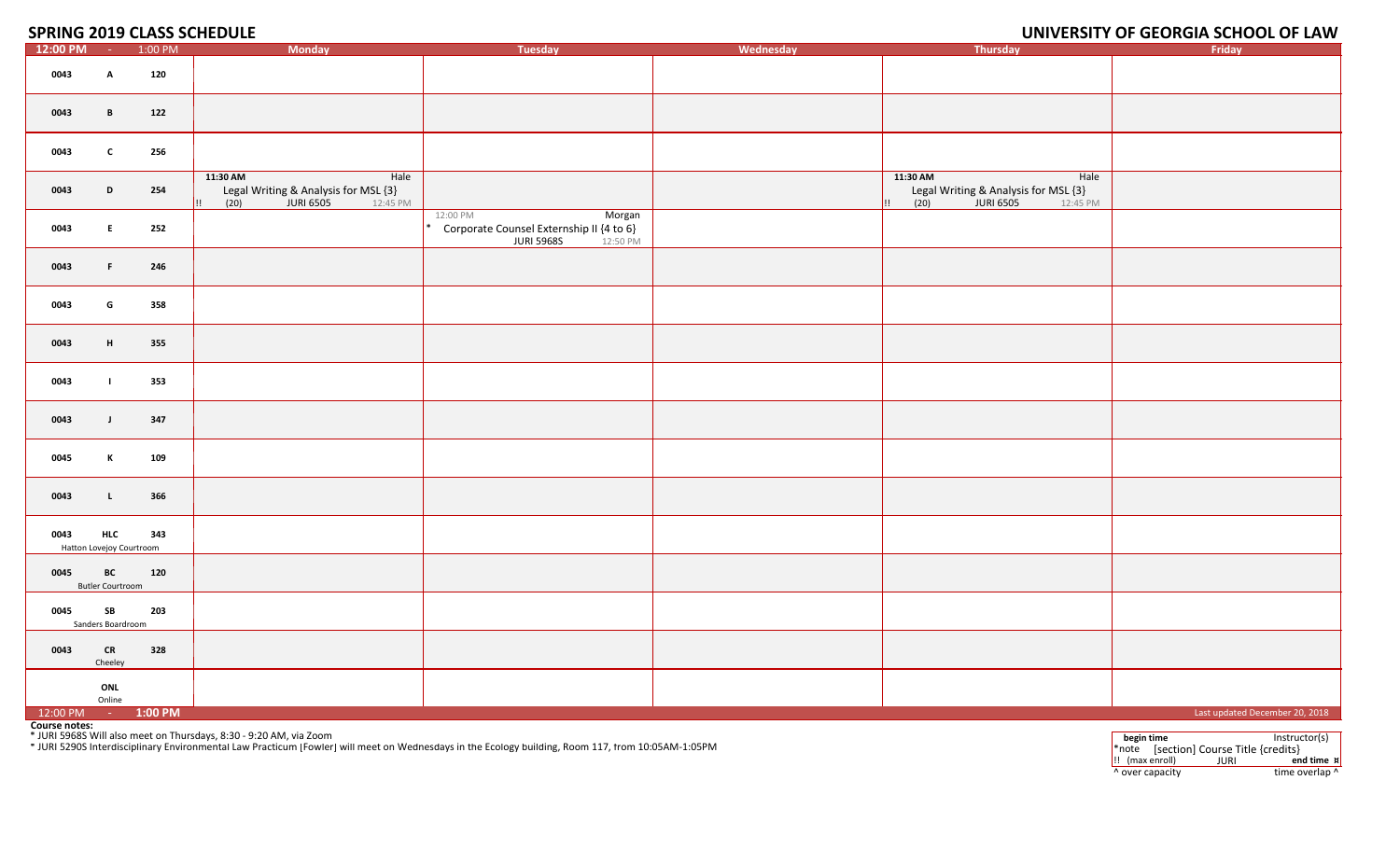## **SPRING 2019 CLASS SCHEDULE**

| JI INITO ZUIJ CLAJJ JCHEDULL |                          |         |         |                              |             |         |                                   |                 |         |                              |         |         |                              |             |                      | <u>UNIVERSITI UI GEURUM SCHUUL UI EAN</u> |                 |
|------------------------------|--------------------------|---------|---------|------------------------------|-------------|---------|-----------------------------------|-----------------|---------|------------------------------|---------|---------|------------------------------|-------------|----------------------|-------------------------------------------|-----------------|
| 1:00 PM                      | $\sim 10^{-1}$           | 1:20 PM |         | <b>Monday</b>                |             |         | <b>Tuesday</b>                    |                 |         | Wednesday                    |         |         | Thursday                     |             |                      | Friday                                    |                 |
|                              |                          |         | 1:00 PM |                              | Amann       | 1:00 PM |                                   | Mayson          |         |                              |         | 1:00 PM |                              | Amann       | 1:00 PM              |                                           | Mayson          |
| 0043                         | A                        | 120     |         | [X] Constitutional Law I {3} |             |         | [X] Criminal Law {3}              |                 |         |                              |         |         | [X] Constitutional Law I {3} |             |                      | [X] Criminal Law {3}                      |                 |
|                              |                          |         |         |                              |             |         |                                   |                 |         |                              |         |         |                              |             |                      |                                           |                 |
|                              |                          |         | (80)    | <b>JURI 4180</b>             | 2:15 PM     | (80)    | <b>JURI 4050</b>                  | 2:15 PM         |         |                              |         | (80)    | <b>JURI 4180</b>             | 2:15 PM     | (80)                 | <b>JURI 4050</b>                          | 2:15 PM         |
|                              |                          |         | 1:00 PM |                              | Chapman, N. | 1:00 PM |                                   | Dennis          |         |                              |         | 1:00 PM |                              | Chapman, N. | 1:00 PM              |                                           | Dennis          |
| 0043                         | В                        | 122     |         | [Z] Constitutional Law I {3} |             |         | [Z] Criminal Law {3}              |                 |         |                              |         |         | [Z] Constitutional Law I {3} |             |                      | [Z] Criminal Law {3}                      |                 |
|                              |                          |         |         |                              |             |         |                                   |                 |         |                              |         |         |                              |             |                      |                                           |                 |
|                              |                          |         | (80)    | <b>JURI 4180</b>             | 2:15 PM     | (80)    | <b>JURI 4050</b>                  | 2:15 PM         |         |                              |         | (80)    | <b>JURI 4180</b>             | 2:15 PM     | (80)                 | <b>JURI 4050</b>                          | 2:15 PM         |
|                              |                          |         | 1:00 PM |                              | West        | 1:00 PM |                                   | Watson, Camilla |         |                              |         | 1:00 PM |                              | West        | 1:00 PM              |                                           | Watson, Camilla |
| 0043                         | $\mathbf c$              | 256     |         | [Y] Constitutional Law I {3} |             |         | [Y] Criminal Law {3}              |                 |         |                              |         |         | [Y] Constitutional Law I {3} |             |                      | [Y] Criminal Law {3}                      |                 |
|                              |                          |         | (80)    | <b>JURI 4180</b>             | 2:15 PM     | (80)    | <b>JURI 4050</b>                  | 2:15 PM         |         |                              |         | (80)    | <b>JURI 4180</b>             | 2:15 PM     | (80)                 | <b>JURI 4050</b>                          | 2:15 PM         |
|                              |                          |         |         |                              |             |         |                                   |                 |         |                              |         |         |                              |             |                      |                                           |                 |
|                              |                          |         |         |                              |             |         |                                   |                 |         |                              |         |         |                              |             |                      |                                           |                 |
| 0043                         | D                        | 254     |         |                              |             |         |                                   |                 |         |                              |         |         |                              |             |                      |                                           |                 |
|                              |                          |         |         |                              |             |         |                                   |                 |         |                              |         |         |                              |             |                      |                                           |                 |
|                              |                          |         | 1:00 PM |                              | Burch, E.   | 1:00 PM |                                   | Nesset          |         |                              |         | 1:00 PM |                              | Burch, E.   | 1:00 PM              |                                           | Nesset          |
|                              |                          |         |         |                              |             |         |                                   |                 |         |                              |         |         |                              |             |                      |                                           |                 |
| 0043                         | E                        | 252     |         | Mass Torts Seminar {3}       |             |         | Document Drafting: Survey {3}     |                 |         |                              |         |         | Mass Torts Seminar {3}       |             |                      | Document Drafting: Survey {3}             |                 |
|                              |                          |         | (20)    | <b>JURI 5790</b>             | 2:15 PM     | (4)     | <b>JURI 4851</b>                  | 2:15 PM         |         |                              |         | (20)    | <b>JURI 5790</b>             | 2:15 PM     | (4)                  | <b>JURI 4851</b>                          | 2:15 PM         |
|                              |                          |         | 1:00 PM |                              | Hall        | 1:00 PM |                                   | Weeks           |         |                              |         | 1:00 PM |                              | Hall        | 1:00 PM              |                                           | Weeks           |
|                              | F.                       |         |         |                              |             |         |                                   |                 |         |                              |         |         |                              |             |                      |                                           |                 |
| 0043                         |                          | 246     |         | Trusts & Estates {3}         |             |         | Law of American Health Care {3}   |                 |         |                              |         |         | Trusts & Estates {3}         |             |                      | Law of American Health Care {3}           |                 |
|                              |                          |         | (80)    | <b>JURI 4280</b>             | 2:15 PM     | (80)    | <b>JURI 5626</b>                  | 2:15 PM         |         |                              |         | (80)    | <b>JURI 4280</b>             | 2:15 PM     | (80)                 | <b>JURI 5626</b>                          | 2:15 PM         |
|                              |                          |         | 1:00 PM |                              | French      | 1:00 PM |                                   | Conner          |         |                              |         |         |                              |             | 1:00 PM              |                                           | Conner          |
| 0043                         | G                        | 358     |         | Wildlife Law {2}             |             |         | Document Drafting: Contracts {3}  |                 |         |                              |         |         |                              |             |                      | Document Drafting: Contracts {3}          |                 |
|                              |                          |         |         |                              |             |         |                                   |                 |         |                              |         |         |                              |             |                      |                                           |                 |
|                              |                          |         | (20/10) | <b>JURI 5276</b>             | 2:50 PM     | (6)     | <b>JURI 5850</b>                  | 2:15 PM         |         |                              |         |         |                              |             | (6)                  | <b>JURI 5850</b>                          | 2:15 PM         |
|                              |                          |         |         |                              |             | 1:00 PM |                                   | Trimble         |         |                              |         |         |                              |             | 1:00 PM              |                                           | Trimble         |
| 0043                         | н                        | 355     |         |                              |             |         | Document Drafting: Litigation {3} |                 |         |                              |         |         |                              |             |                      | Document Drafting: Litigation {3}         |                 |
|                              |                          |         |         |                              |             |         | <b>JURI 5455</b>                  |                 |         |                              |         |         |                              |             |                      |                                           |                 |
|                              |                          |         |         |                              |             | (3)     |                                   | 2:15 PM         |         |                              |         |         |                              |             | (3)                  | <b>JURI 5455</b>                          | 2:15 PM         |
|                              |                          |         | 1:00 PM |                              | Polsky      | 1:00 PM |                                   | <b>Bruner</b>   | 1:00 PM |                              | Polsky  |         |                              |             | $1:00 P\overline{M}$ |                                           | Bruner          |
| 0043                         | $\mathbf{I}$             | 353     |         | Partnership Taxation {3}     |             |         | Deals $\{4\}$                     |                 |         | Partnership Taxation {3}     |         |         |                              |             |                      | Deals {4}                                 |                 |
|                              |                          |         | (20)    | <b>JURI 5090</b>             | 2:15 PM     | (18)    | <b>JURI 5085</b>                  | 2:50 PM         | (20)    | <b>JURI 5090</b>             | 2:15 PM |         |                              |             | (18)                 | <b>JURI 5085</b>                          | 2:50 PM         |
|                              |                          |         |         |                              |             | 1:00 PM |                                   | Lefkowitz       | 1:00 PM |                              | Simmons |         |                              |             |                      |                                           |                 |
|                              |                          |         |         |                              |             |         |                                   |                 |         |                              |         |         |                              |             |                      |                                           |                 |
| 0043                         | $\blacksquare$           | 347     |         |                              |             |         | Legal Malpractice {2}             |                 |         | Business Immigration Law {2} |         |         |                              |             |                      |                                           |                 |
|                              |                          |         |         |                              |             | (80)    | <b>JURI 5760</b>                  | 2:50 PM         | (80)    | <b>JURI 5893</b>             | 2:50 PM |         |                              |             |                      |                                           |                 |
|                              |                          |         |         |                              |             |         |                                   |                 |         |                              |         |         |                              |             |                      |                                           |                 |
|                              |                          |         |         |                              |             |         |                                   |                 |         |                              |         |         |                              |             |                      |                                           |                 |
| 0045                         | К                        | 109     |         |                              |             |         |                                   |                 |         |                              |         |         |                              |             |                      |                                           |                 |
|                              |                          |         |         |                              |             |         |                                   |                 |         |                              |         |         |                              |             |                      |                                           |                 |
|                              |                          |         |         |                              |             |         |                                   |                 |         |                              |         |         |                              |             |                      |                                           |                 |
| 0043                         | L.                       | 366     |         |                              |             |         |                                   |                 |         |                              |         |         |                              |             |                      |                                           |                 |
|                              |                          |         |         |                              |             |         |                                   |                 |         |                              |         |         |                              |             |                      |                                           |                 |
|                              |                          |         |         |                              |             |         |                                   |                 |         |                              |         |         |                              |             |                      |                                           |                 |
|                              |                          |         |         |                              |             |         |                                   |                 |         |                              |         |         |                              |             |                      |                                           |                 |
| 0043                         | <b>HLC</b>               | 343     |         |                              |             |         |                                   |                 |         |                              |         |         |                              |             |                      |                                           |                 |
|                              | Hatton Lovejoy Courtroom |         |         |                              |             |         |                                   |                 |         |                              |         |         |                              |             |                      |                                           |                 |
|                              |                          |         |         |                              |             |         |                                   |                 |         |                              |         |         |                              |             |                      |                                           |                 |
|                              |                          |         |         |                              |             |         |                                   |                 |         |                              |         |         |                              |             |                      |                                           |                 |
| 0045                         | <b>BC</b>                | 120     |         |                              |             |         |                                   |                 |         |                              |         |         |                              |             |                      |                                           |                 |
|                              | <b>Butler Courtroom</b>  |         |         |                              |             |         |                                   |                 |         |                              |         |         |                              |             |                      |                                           |                 |
|                              |                          |         |         |                              |             |         |                                   |                 |         |                              |         |         |                              |             |                      |                                           |                 |
|                              |                          |         |         |                              |             |         |                                   |                 |         |                              |         |         |                              |             |                      |                                           |                 |
| 0045                         | SB                       | 203     |         |                              |             |         |                                   |                 |         |                              |         |         |                              |             |                      |                                           |                 |
|                              | Sanders Boardroom        |         |         |                              |             |         |                                   |                 |         |                              |         |         |                              |             |                      |                                           |                 |
|                              |                          |         |         |                              |             |         |                                   |                 |         |                              |         |         |                              |             |                      |                                           |                 |
|                              |                          |         |         |                              |             |         |                                   |                 |         |                              |         |         |                              |             |                      |                                           |                 |
| 0043                         | <b>CR</b>                | 328     |         |                              |             |         |                                   |                 |         |                              |         |         |                              |             |                      |                                           |                 |
|                              | Cheeley                  |         |         |                              |             |         |                                   |                 |         |                              |         |         |                              |             |                      |                                           |                 |
|                              |                          |         |         |                              |             |         |                                   |                 |         |                              |         |         |                              |             |                      |                                           |                 |
|                              | ONL                      |         |         |                              |             |         |                                   |                 |         |                              |         |         |                              |             |                      |                                           |                 |
|                              |                          |         |         |                              |             |         |                                   |                 |         |                              |         |         |                              |             |                      |                                           |                 |
|                              | Online                   |         |         |                              |             |         |                                   |                 |         |                              |         |         |                              |             |                      |                                           |                 |
| 1:00 PM                      | $\sim 100$               | 1:20 PM |         |                              |             |         |                                   |                 |         |                              |         |         |                              |             |                      | Last updated January 14, 2019             |                 |

**Course notes:**

\* JURI 5290S Interdisciplinary Environmental Law Practicum [Fowler] will meet on Wednesdays in the Ecology building, Room 117, from 10:05AM‐1:05PM **begin time** Instructor(s)

\* JURI 5885 Global Governance [Cohen] will meet Monday and Thursday in Rusk 216 from 1:00PM‐2:15PM \*note [section] Course Title {credits}

| begin time                |                                                      | Instructor(s)  |
|---------------------------|------------------------------------------------------|----------------|
|                           | $\mathsf{I}^*$ note [section] Course Title {credits} |                |
| $\vert\vert$ (max enroll) | JURI                                                 | end time x     |
| ^ over capacity           |                                                      | time overlap ^ |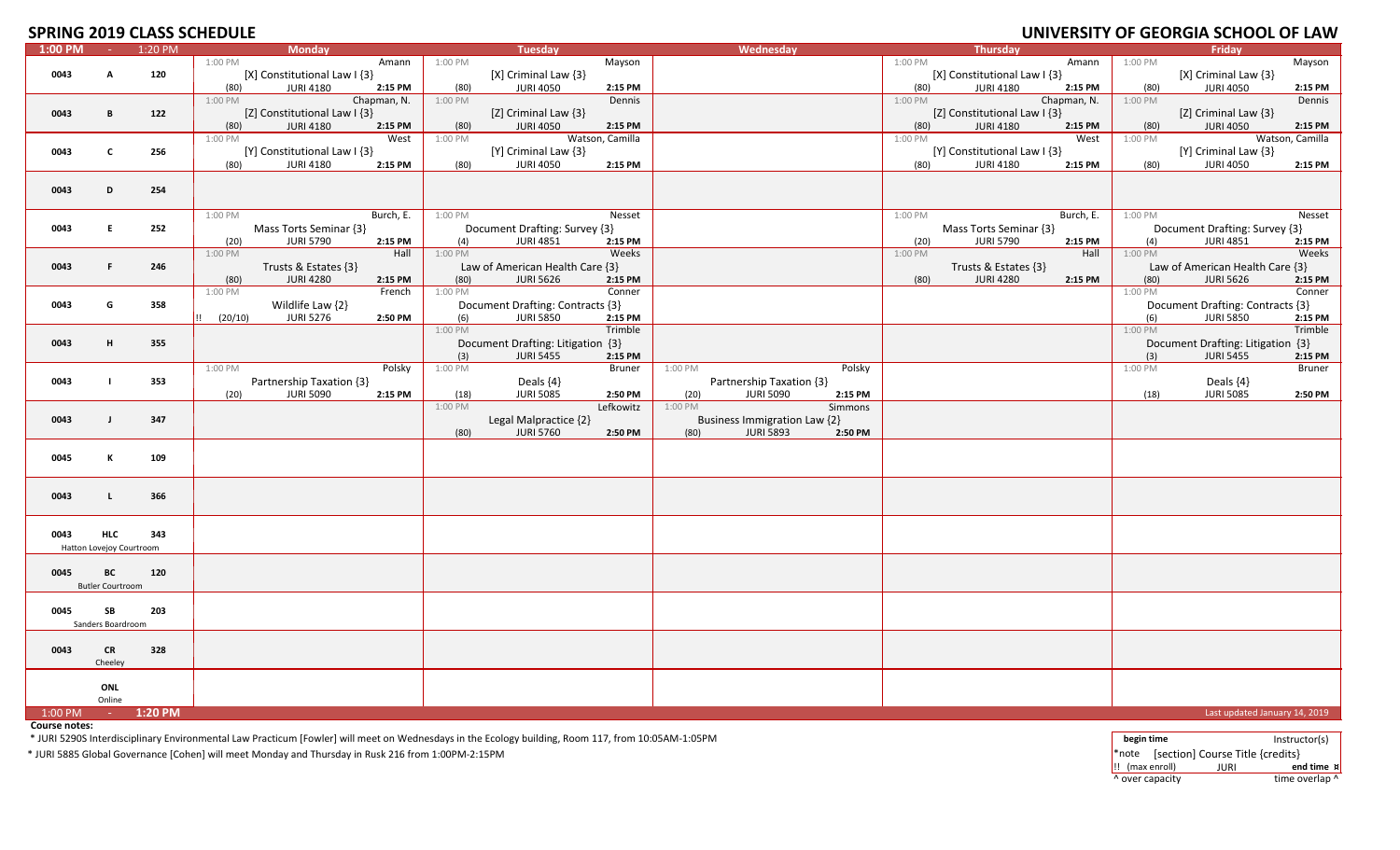# **SPRING 2019 CLASS SCHEDLILE**

|         |                          |         | ULAJJ JUHLUULL |                              |             |         |                                   |                 |         |                                    |             |         |                                 |             |         | <u>UNIVERSITI UI ULURUM SCHUUL UI LAM</u> |                 |
|---------|--------------------------|---------|----------------|------------------------------|-------------|---------|-----------------------------------|-----------------|---------|------------------------------------|-------------|---------|---------------------------------|-------------|---------|-------------------------------------------|-----------------|
| 1:30 PM | $\sim$                   | 2:20 PM |                | <b>Monday</b>                |             |         | <b>Tuesday</b>                    |                 |         | Wednesday                          |             |         | <b>Thursday</b>                 |             |         | <b>Friday</b>                             |                 |
|         |                          |         | 1:00 PM        |                              | Amann       | 1:00 PM |                                   | Mayson          |         |                                    |             | 1:00 PM |                                 | Amann       | 1:00 PM |                                           | Mayson          |
|         |                          |         |                |                              |             |         |                                   |                 |         |                                    |             |         |                                 |             |         |                                           |                 |
| 0043    | A                        | 120     |                | [X] Constitutional Law I {3} |             |         | [X] Criminal Law {3}              |                 |         |                                    |             |         | [X] Constitutional Law I {3}    |             |         | [X] Criminal Law {3}                      |                 |
|         |                          |         | (80)           | <b>JURI 4180</b>             | 2:15 PM     | (80)    | <b>JURI 4050</b>                  | 2:15 PM         |         |                                    |             | (80)    | <b>JURI 4180</b>                | 2:15 PM     | (80)    | <b>JURI 4050</b>                          | 2:15 PM         |
|         |                          |         | 1:00 PM        |                              | Chapman, N. | 1:00 PM |                                   | Dennis          |         |                                    |             | 1:00 PM |                                 | Chapman, N. | 1:00 PM |                                           | Dennis          |
| 0043    | B                        | 122     |                | [Z] Constitutional Law I {3} |             |         | [Z] Criminal Law {3}              |                 |         |                                    |             |         | [Z] Constitutional Law I {3}    |             |         | [Z] Criminal Law {3}                      |                 |
|         |                          |         |                |                              |             |         |                                   |                 |         |                                    |             |         |                                 |             |         |                                           |                 |
|         |                          |         | (80)           | <b>JURI 4180</b>             | 2:15 PM     | (80)    | <b>JURI 4050</b>                  | 2:15 PM         |         |                                    |             | (80)    | <b>JURI 4180</b>                | 2:15 PM     | (80)    | <b>JURI 4050</b>                          | 2:15 PM         |
|         |                          |         | 1:00 PM        |                              | West        | 1:00 PM |                                   | Watson, Camilla |         |                                    |             | 1:00 PM |                                 | West        | 1:00 PM |                                           | Watson, Camilla |
| 0043    | <b>C</b>                 | 256     |                | [Y] Constitutional Law I {3} |             |         | [Y] Criminal Law {3}              |                 |         |                                    |             |         | [Y] Constitutional Law I {3}    |             |         | [Y] Criminal Law {3}                      |                 |
|         |                          |         | (80)           | <b>JURI 4180</b>             | 2:15 PM     | (80)    | <b>JURI 4050</b>                  | 2:15 PM         |         |                                    |             | (80)    | <b>JURI 4180</b>                | 2:15 PM     | (80)    | <b>JURI 4050</b>                          | 2:15 PM         |
|         |                          |         |                |                              |             |         |                                   |                 |         |                                    |             |         |                                 |             |         |                                           |                 |
|         |                          |         |                |                              |             |         |                                   |                 |         |                                    |             | 1:30 PM |                                 | Simon       |         |                                           |                 |
| 0043    | D                        | 254     |                |                              |             |         |                                   |                 |         |                                    |             |         | Bankruptcy Practice Seminar {2} |             |         |                                           |                 |
|         |                          |         |                |                              |             |         |                                   |                 |         |                                    |             | (16)    | <b>JURI 4363</b>                | 3:20 PM     |         |                                           |                 |
|         |                          |         | 1:00 PM        |                              | Burch, E.   | 1:00 PM |                                   |                 | 1:30 PM |                                    | Chapman, N. | 1:00 PM |                                 | Burch, E.   | 1:00 PM |                                           | Nesset          |
|         |                          |         |                |                              |             |         |                                   | Nesset          |         |                                    |             |         |                                 |             |         |                                           |                 |
| 0043    | E.                       | 252     |                | Mass Torts Seminar {3}       |             |         | Document Drafting: Survey {3}     |                 |         | Con Law Seminar: War on Terror {2} |             |         | Mass Torts Seminar {3}          |             |         | Document Drafting: Survey {3}             |                 |
|         |                          |         | (20)           | <b>JURI 5790</b>             | 2:15 PM     | (4)     | <b>JURI 4851</b>                  | 2:15 PM         | (20)    | <b>JURI 4198</b>                   | 3:20 PM     | (20)    | <b>JURI 5790</b>                | 2:15 PM     | (4)     | <b>JURI 4851</b>                          | 2:15 PM         |
|         |                          |         | 1:00 PM        |                              | Hall        | 1:00 PM |                                   | Weeks           |         |                                    |             | 1:00 PM |                                 | Hall        | 1:00 PM |                                           | Weeks           |
|         |                          |         |                |                              |             |         |                                   |                 |         |                                    |             |         |                                 |             |         |                                           |                 |
| 0043    | F                        | 246     |                | Trusts & Estates {3}         |             |         | Law of American Health Care {3}   |                 |         |                                    |             |         | Trusts & Estates {3}            |             |         | Law of American Health Care {3}           |                 |
|         |                          |         | (80)           | <b>JURI 4280</b>             | 2:15 PM     | (80)    | <b>JURI 5626</b>                  | 2:15 PM         |         |                                    |             | (80)    | <b>JURI 4280</b>                | 2:15 PM     | (80)    | <b>JURI 5626</b>                          | 2:15 PM         |
|         |                          |         | 1:00 PM        |                              | French      | 1:00 PM |                                   | Conner          |         |                                    |             |         |                                 |             | 1:00 PM |                                           | Conner          |
|         |                          |         |                |                              |             |         |                                   |                 |         |                                    |             |         |                                 |             |         |                                           |                 |
| 0043    | G                        | 358     |                | Wildlife Law {2}             |             |         | Document Drafting: Contracts {3}  |                 |         |                                    |             |         |                                 |             |         | Document Drafting: Contracts {3}          |                 |
|         |                          |         | (20/10)        | <b>JURI 5276</b>             | 2:50 PM     | (6)     | <b>JURI 5850</b>                  | 2:15 PM         |         |                                    |             |         |                                 |             | (6)     | <b>JURI 5850</b>                          | 2:15 PM         |
|         |                          |         |                |                              |             | 1:00 PM |                                   | Trimble         |         |                                    |             |         |                                 |             | 1:00 PM |                                           | Trimble         |
| 0043    | H                        | 355     |                |                              |             |         | Document Drafting: Litigation {3} |                 |         |                                    |             |         |                                 |             |         | Document Drafting: Litigation {3}         |                 |
|         |                          |         |                |                              |             |         |                                   |                 |         |                                    |             |         |                                 |             |         |                                           |                 |
|         |                          |         |                |                              |             | (3)     | <b>JURI 5455</b>                  | 2:15 PM         |         |                                    |             |         |                                 |             | (3)     | <b>JURI 5455</b>                          | 2:15 PM         |
|         |                          |         | 1:00 PM        |                              | Polsky      | 1:00 PM |                                   | <b>Bruner</b>   | 1:00 PM |                                    | Polsky      |         |                                 |             | 1:00 PM |                                           | Bruner          |
| 0043    |                          | 353     |                | Partnership Taxation {3}     |             |         | Deals $\{4\}$                     |                 |         | Partnership Taxation {3}           |             |         |                                 |             |         | Deals $\{4\}$                             |                 |
|         |                          |         |                |                              |             |         |                                   |                 |         |                                    |             |         |                                 |             |         |                                           |                 |
|         |                          |         | (20)           | <b>JURI 5090</b>             | 2:15 PM     | (18)    | <b>JURI 5085</b>                  | 2:50 PM         | (20)    | <b>JURI 5090</b>                   | 2:15 PM     |         |                                 |             | (18)    | <b>JURI 5085</b>                          | 2:50 PM         |
|         |                          |         |                |                              |             | 1:00 PM |                                   | Lefkowitz       | 1:00 PM |                                    | Simmons     |         |                                 |             |         |                                           |                 |
| 0043    | $\mathbf{J}$             | 347     |                |                              |             |         | Legal Malpractice {2}             |                 |         | Business Immigration Law {2}       |             |         |                                 |             |         |                                           |                 |
|         |                          |         |                |                              |             | (80)    | <b>JURI 5760</b>                  | 2:50 PM         | (80)    | <b>JURI 5893</b>                   | 2:50 PM     |         |                                 |             |         |                                           |                 |
|         |                          |         |                |                              |             |         |                                   |                 |         |                                    |             |         |                                 |             |         |                                           |                 |
|         |                          |         | 1:30 PM        |                              | Johnson     |         |                                   |                 | 1:30 PM |                                    | Johnson     | 1:30 PM |                                 | Johnson     |         |                                           |                 |
| 0045    | К                        | 109     |                | Employment Law {3}           |             |         |                                   |                 |         | Employment Law {3}                 |             |         | Employment Law {3}              |             |         |                                           |                 |
|         |                          |         | (60)           | <b>JURI 5650</b>             | 2:20 PM     |         |                                   |                 | (60)    | <b>JURI 5650</b>                   | 2:20 PM     | (60)    | <b>JURI 5650</b>                | 2:20 PM     |         |                                           |                 |
|         |                          |         |                |                              |             |         |                                   |                 |         |                                    |             |         |                                 |             |         |                                           |                 |
|         |                          |         |                |                              |             | 1:30 PM |                                   | Shipley         | 1:30 PM |                                    | Striepe     |         |                                 |             | 1:30 PM |                                           | Shipley         |
| 0043    | L                        | 366     |                |                              |             |         | Copyright Law {2}                 |                 |         | Business Law Research {1}          |             |         |                                 |             |         | Copyright Law {2}                         |                 |
|         |                          |         |                |                              |             | (20)    | <b>JURI 4430</b>                  | 2:20 PM         | (20)    | <b>JURI 4087</b>                   | 2:20 PM     |         |                                 |             | (20)    | <b>JURI 4430</b>                          | 2:20 PM         |
|         |                          |         |                |                              |             |         |                                   |                 |         |                                    |             |         |                                 |             |         |                                           |                 |
|         |                          |         |                |                              |             |         |                                   |                 |         |                                    |             |         |                                 |             |         |                                           |                 |
| 0043    | <b>HLC</b>               | 343     |                |                              |             |         |                                   |                 |         |                                    |             |         |                                 |             |         |                                           |                 |
|         | Hatton Lovejoy Courtroom |         |                |                              |             |         |                                   |                 |         |                                    |             |         |                                 |             |         |                                           |                 |
|         |                          |         |                |                              |             |         |                                   |                 |         |                                    |             |         |                                 |             |         |                                           |                 |
|         | BC                       |         |                |                              |             |         |                                   |                 |         |                                    |             |         |                                 |             |         |                                           |                 |
| 0045    |                          | 120     |                |                              |             |         |                                   |                 |         |                                    |             |         |                                 |             |         |                                           |                 |
|         | <b>Butler Courtroom</b>  |         |                |                              |             |         |                                   |                 |         |                                    |             |         |                                 |             |         |                                           |                 |
|         |                          |         |                |                              |             |         |                                   |                 |         |                                    |             |         |                                 |             |         |                                           |                 |
| 0045    | SB                       | 203     |                |                              |             |         |                                   |                 |         |                                    |             |         |                                 |             |         |                                           |                 |
|         |                          |         |                |                              |             |         |                                   |                 |         |                                    |             |         |                                 |             |         |                                           |                 |
|         | Sanders Boardroom        |         |                |                              |             |         |                                   |                 |         |                                    |             |         |                                 |             |         |                                           |                 |
|         |                          |         |                |                              |             |         |                                   |                 | 1:30 PM |                                    | Lanier      |         |                                 |             |         |                                           |                 |
| 0043    | <b>CR</b>                | 328     |                |                              |             |         |                                   |                 |         | Mediation Practicum I {3}          |             |         |                                 |             |         |                                           |                 |
|         |                          |         |                |                              |             |         |                                   |                 |         |                                    |             |         |                                 |             |         |                                           |                 |
|         | Cheeley                  |         |                |                              |             |         |                                   |                 | (15)    | <b>JURI 5975</b>                   | 4:20 PM     |         |                                 |             |         |                                           |                 |
|         |                          |         |                |                              |             |         |                                   |                 |         |                                    |             |         |                                 |             |         |                                           |                 |
|         | <b>ONL</b>               |         |                |                              |             |         |                                   |                 |         |                                    |             |         |                                 |             |         |                                           |                 |
|         | Online                   |         |                |                              |             |         |                                   |                 |         |                                    |             |         |                                 |             |         |                                           |                 |
|         |                          |         |                |                              |             |         |                                   |                 |         |                                    |             |         |                                 |             |         |                                           |                 |
| 1:30 PM | $\sim 10^{-1}$           | 2:20 PM |                |                              |             |         |                                   |                 |         |                                    |             |         |                                 |             |         | Last updated January 14, 2019             |                 |

\* JURI 5885 Global Governance [Cohen] will meet Monday and Thursday in Rusk 216 from 1:00PM‐2:15PM \*note [section] Course Title {credits}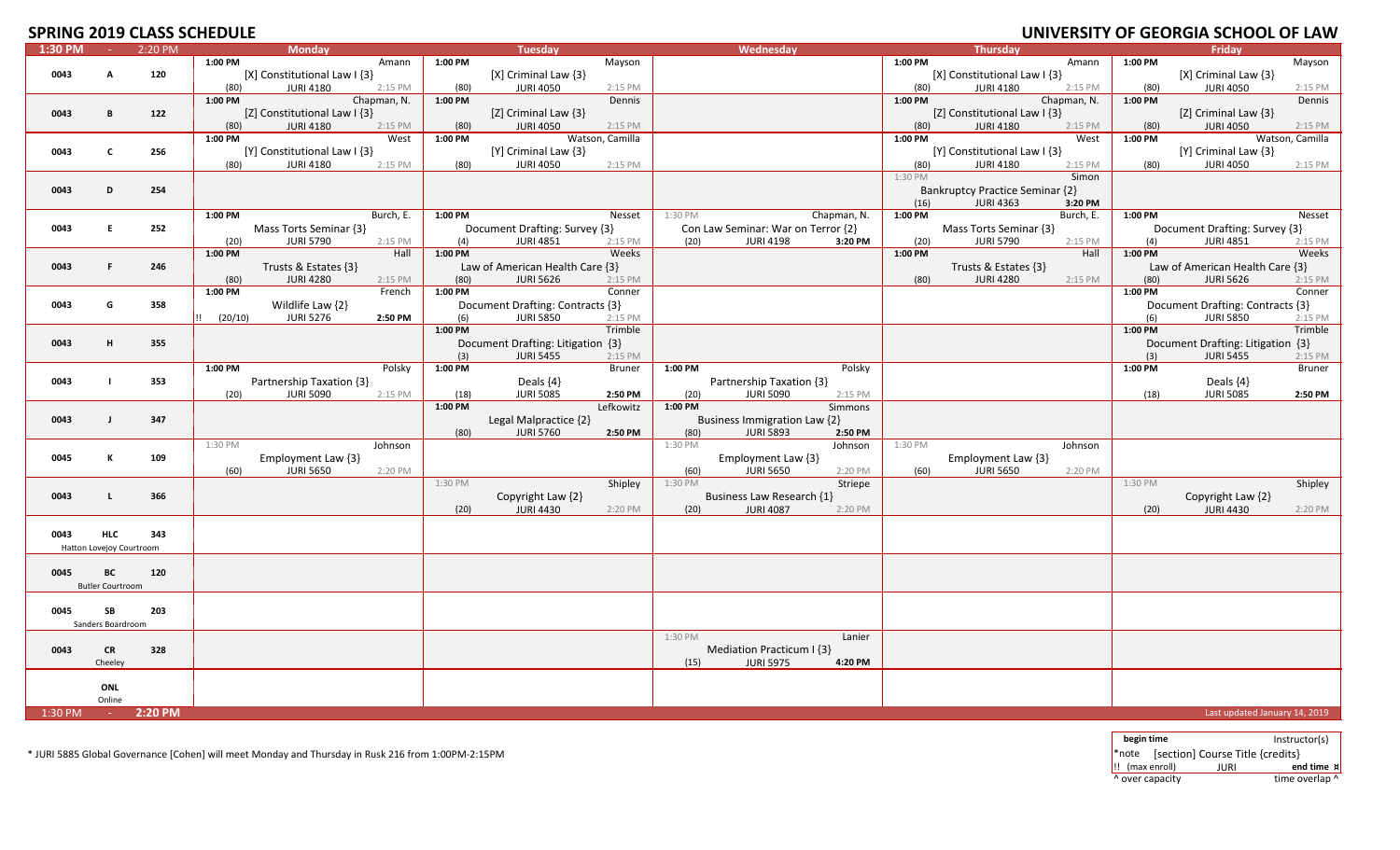# **2019 CLASS SCHEDULE UNIVERSITY OF GEORGIA SCHOOL OF LAW**

| 2:30 PM | ne.                      | 3:20 PM |         | <b>Monday</b>                    |           |         | <b>Tuesday</b>                         |               |         | Wednesday                          |             |         | <b>Thursday</b>                        |           |         | Friday                           |         |
|---------|--------------------------|---------|---------|----------------------------------|-----------|---------|----------------------------------------|---------------|---------|------------------------------------|-------------|---------|----------------------------------------|-----------|---------|----------------------------------|---------|
|         |                          |         | 2:30 PM |                                  | Cook, J.  |         |                                        |               |         |                                    |             | 2:30 PM |                                        | Cook, J.  |         |                                  |         |
| 0043    | A                        | 120     |         | Criminal Procedure I {3}         |           |         |                                        |               |         |                                    |             |         | Criminal Procedure I {3}               |           |         |                                  |         |
|         |                          |         | (80)    | <b>JURI 4460</b>                 | 3:45 PM   |         |                                        |               |         |                                    |             | (80)    | <b>JURI 4460</b>                       | 3:45 PM   |         |                                  |         |
|         |                          |         |         |                                  |           |         |                                        |               |         |                                    |             |         |                                        |           |         |                                  |         |
| 0043    | В                        | 122     |         |                                  |           |         |                                        |               |         |                                    |             |         |                                        |           |         |                                  |         |
|         |                          |         |         |                                  |           |         |                                        |               |         |                                    |             |         |                                        |           |         |                                  |         |
|         |                          |         | 2:30 PM |                                  | Wells     | 2:30 PM |                                        | Miller        |         |                                    |             |         |                                        |           | 2:30 PM |                                  | Miller  |
| 0043    | $\mathbf{C}$             | 256     |         | Torts II {2}                     |           |         | Intellectual Property Survey {3}       |               |         |                                    |             |         |                                        |           |         | Intellectual Property Survey {3} |         |
|         |                          |         | (80)    | <b>JURI 4135</b>                 | 4:20 PM   | (80)    | <b>JURI 5050</b>                       | 3:45 PM       |         |                                    |             |         |                                        |           | (80)    | <b>JURI 5050</b>                 | 3:45 PM |
|         |                          |         |         |                                  |           | 2:30 PM |                                        | Gabriel       | 2:30 PM |                                    | Gabriel     | 1:30 PM |                                        | Simon     |         |                                  |         |
| 0043    | D                        | 254     |         |                                  |           |         | Criminal Defense Practicum II {4 to 6} |               |         | Criminal Defense Practicum I {3}   |             |         | <b>Bankruptcy Practice Seminar {2}</b> |           |         |                                  |         |
|         |                          |         |         |                                  |           | (12)    | <b>JURI 4500S</b>                      | 4:20 PM       | (12)    | <b>JURI 5170S</b>                  | 4:20 PM     | (20)    | <b>JURI 4363</b>                       | 3:20 PM   |         |                                  |         |
|         |                          |         |         |                                  |           |         |                                        |               | 1:30 PM |                                    | Chapman, N. |         |                                        |           |         |                                  |         |
| 0043    | E.                       | 252     |         |                                  |           |         |                                        |               |         | Con Law Seminar: War on Terror {2} |             |         |                                        |           |         |                                  |         |
|         |                          |         |         |                                  |           |         |                                        |               | (20)    | <b>JURI 4198</b>                   | 3:20 PM     |         |                                        |           |         |                                  |         |
|         |                          |         | 2:30 PM |                                  | Rodrigues | 2:30 PM |                                        | Brown         | 2:30 PM |                                    | Rodrigues   | 2:30 PM |                                        | Rodrigues | 2:30 PM |                                  | Brown   |
| 0043    | F.                       | 246     |         | Corporations {3}                 |           |         | Georgia Practice & Procedure {3}       |               |         | Corporations {3}                   |             |         | Corporations {3}                       |           |         | Georgia Practice & Procedure {3} |         |
|         |                          |         | (80)    | <b>JURI 4210</b>                 | 3:20 PM   | (80)    | <b>JURI 4620</b>                       | 3:45 PM       | (80)    | <b>JURI 4210</b>                   | 3:20 PM     | (80)    | <b>JURI 4210</b>                       | 3:20 PM   | (80)    | <b>JURI 4620</b>                 | 3:45 PM |
|         |                          |         | 1:00 PM |                                  | French    |         |                                        |               |         |                                    |             |         |                                        |           |         |                                  |         |
| 0043    | G                        | 358     |         | Wildlife Law {2}                 |           |         |                                        |               |         |                                    |             |         |                                        |           |         |                                  |         |
|         |                          |         | (20/10) | <b>JURI 5276</b>                 | 2:50 PM   |         |                                        |               |         |                                    |             |         |                                        |           |         |                                  |         |
|         |                          |         |         |                                  |           |         |                                        |               |         |                                    |             |         |                                        |           |         |                                  |         |
| 0043    | H                        | 355     |         |                                  |           |         |                                        |               |         |                                    |             |         |                                        |           |         |                                  |         |
|         |                          |         |         |                                  |           |         |                                        |               |         |                                    |             |         |                                        |           |         |                                  |         |
|         |                          |         | 2:30 PM |                                  | Morgan    | 1:00 PM |                                        | <b>Bruner</b> |         |                                    |             |         |                                        |           | 1:00 PM |                                  | Bruner  |
| 0043    |                          | 353     |         | <b>Business Negotiations {2}</b> |           |         | Deals {4}                              |               |         |                                    |             |         |                                        |           |         | Deals {4}                        |         |
|         |                          |         | (20)    | <b>JURI 4211</b>                 | 4:20 PM   | (18)    | <b>JURI 5085</b>                       | 2:50 PM       |         |                                    |             |         |                                        |           | (18)    | <b>JURI 5085</b>                 | 2:50 PM |
|         |                          |         | 2:30 PM |                                  | Burch, E. | 1:00 PM |                                        | Lefkowitz     | 1:00 PM |                                    | Simmons     | 2:30 PM |                                        | Burch, E. |         |                                  |         |
| 0043    | $\mathbf{I}$             | 347     |         | Complex Litigation {3}           |           |         | Legal Malpractice {2}                  |               |         | Business Immigration Law {2}       |             |         | Complex Litigation {3}                 |           |         |                                  |         |
|         |                          |         | (48)    | <b>JURI 5560</b>                 | 3:45 PM   | (80)    | <b>JURI 5760</b>                       | 2:50 PM       | (80)    | <b>JURI 5893</b>                   | 2:50 PM     | (48)    | <b>JURI 5560</b>                       | 3:45 PM   |         |                                  |         |
|         | K                        |         |         |                                  |           | 2:30 PM |                                        | Levin         |         |                                    |             |         |                                        |           |         |                                  |         |
| 0045    |                          | 109     |         |                                  |           |         | Education Law {3}                      |               |         |                                    |             |         |                                        |           |         |                                  |         |
|         |                          |         |         |                                  |           | (30)    | <b>JURI 5781</b>                       | 5:00 PM       |         |                                    |             | 2:30 PM |                                        | Turner    |         |                                  |         |
| 0043    | $\mathbf{L}$             | 366     |         |                                  |           |         |                                        |               |         |                                    |             |         | Modern American Legal Theory {3}       |           |         |                                  |         |
|         |                          |         |         |                                  |           |         |                                        |               |         |                                    |             | (20)    | <b>JURI 4199</b>                       | 4:25 PM   |         |                                  |         |
|         |                          |         |         |                                  |           |         |                                        |               |         |                                    |             |         |                                        |           |         |                                  |         |
| 0043    | <b>HLC</b>               | 343     |         |                                  |           |         |                                        |               |         |                                    |             |         |                                        |           |         |                                  |         |
|         | Hatton Lovejoy Courtroom |         |         |                                  |           |         |                                        |               |         |                                    |             |         |                                        |           |         |                                  |         |
|         |                          |         |         |                                  |           |         |                                        |               |         |                                    |             |         |                                        |           |         |                                  |         |
| 0045    | BC                       | 120     |         |                                  |           |         |                                        |               |         |                                    |             |         |                                        |           |         |                                  |         |
|         | <b>Butler Courtroom</b>  |         |         |                                  |           |         |                                        |               |         |                                    |             |         |                                        |           |         |                                  |         |
|         |                          |         |         |                                  |           |         |                                        |               |         |                                    |             |         |                                        |           |         |                                  |         |
| 0045    | SB                       | 203     |         |                                  |           |         |                                        |               |         |                                    |             |         |                                        |           |         |                                  |         |
|         | Sanders Boardroom        |         |         |                                  |           |         |                                        |               |         |                                    |             |         |                                        |           |         |                                  |         |
|         |                          |         |         |                                  |           | 3:00 PM |                                        | Morgan        | 1:30 PM |                                    | Lanier      | 2:30 PM |                                        | Lanier    |         |                                  |         |
| 0043    | CR                       | 328     |         |                                  |           |         | Corporate Counsel Externship {4 to 6}  |               |         | Mediation Practicum I {3}          |             |         | Mediation Practicum II {3}             |           |         |                                  |         |
|         | Cheeley                  |         |         |                                  |           | (18)    | <b>JURI 5968S</b>                      | 4:50 PM       | (15)    | <b>JURI 5975</b>                   | 4:20 PM     | (8)     | <b>JURI 5976S</b>                      | 4:20 PM   |         |                                  |         |
|         |                          |         |         |                                  |           |         |                                        |               |         |                                    |             |         |                                        |           |         |                                  |         |
|         | ONL                      |         |         |                                  |           |         |                                        |               |         |                                    |             |         |                                        |           |         |                                  |         |
|         | Online                   |         |         |                                  |           |         |                                        |               |         |                                    |             |         |                                        |           |         |                                  |         |
| 2:30 PM | $\sim$                   | 3:20 PM |         |                                  |           |         |                                        |               |         |                                    |             |         |                                        |           |         | Last updated November 8, 2018    |         |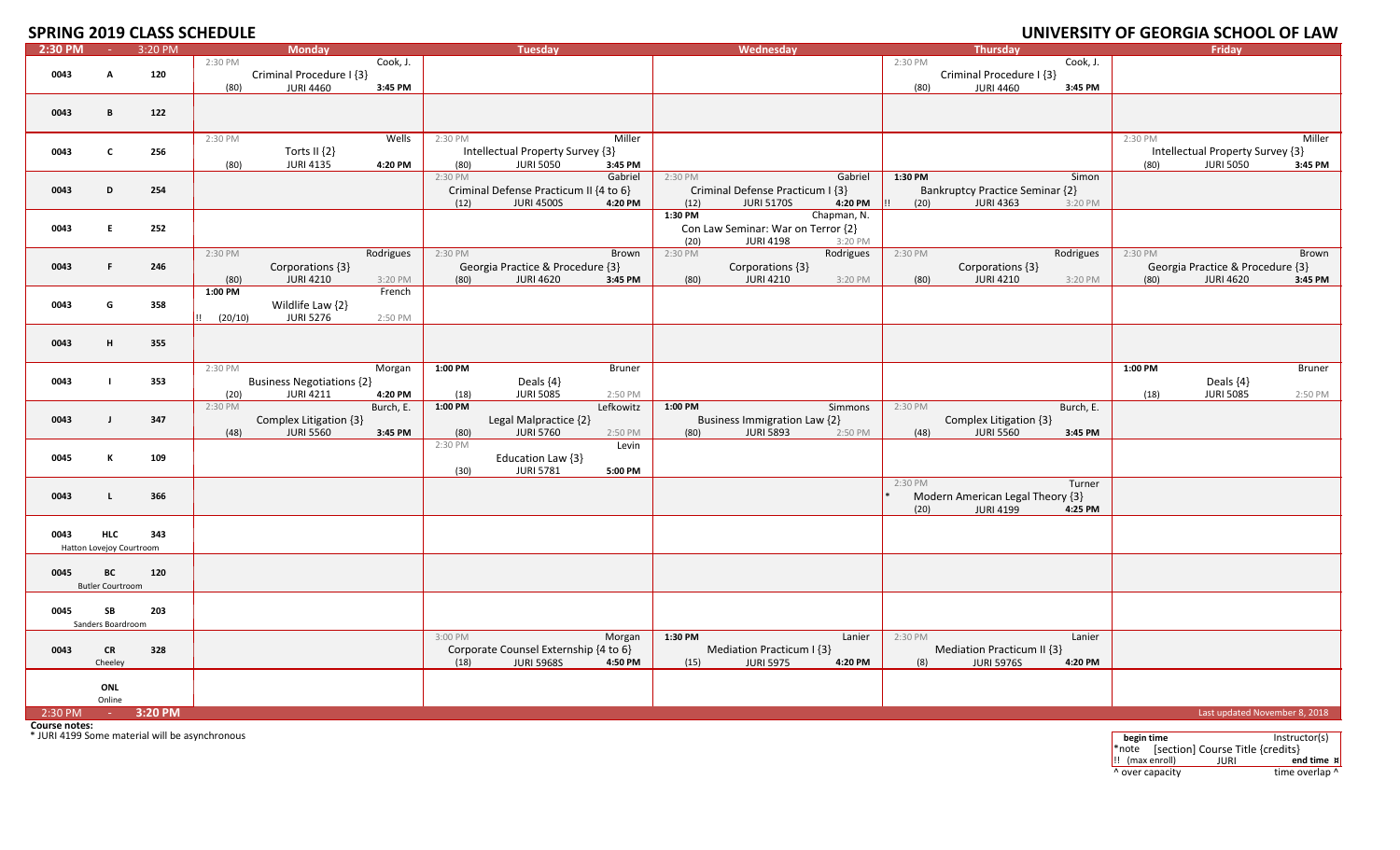# **2019 CLASS SCHEDULE UNIVERSITY OF GEORGIA SCHOOL OF LAW**

| 3:30 PM                                                                | <b>Contract</b>          | 4:20 PM |         | <b>Monday</b>                    |           |                 | <b>Tuesday</b>                         |                    |         | Wednesday                        |            |         | <b>Thursday</b>                  |           |            | Friday                           |               |
|------------------------------------------------------------------------|--------------------------|---------|---------|----------------------------------|-----------|-----------------|----------------------------------------|--------------------|---------|----------------------------------|------------|---------|----------------------------------|-----------|------------|----------------------------------|---------------|
|                                                                        |                          |         | 2:30 PM |                                  | Cook, J.  |                 |                                        |                    |         |                                  |            | 2:30 PM |                                  | Cook, J.  |            |                                  |               |
| 0043                                                                   | A                        | 120     |         | Criminal Procedure I {3}         |           |                 |                                        |                    |         |                                  |            |         | Criminal Procedure I {3}         |           |            |                                  |               |
|                                                                        |                          |         | (80)    | <b>JURI 4460</b>                 | 3:45 PM   |                 |                                        |                    |         |                                  |            | (80)    | <b>JURI 4460</b>                 | 3:45 PM   |            |                                  |               |
|                                                                        |                          |         |         |                                  |           |                 |                                        |                    | 3:30 PM |                                  | Bourroughs |         |                                  |           |            |                                  |               |
| 0043                                                                   | В                        | 122     |         |                                  |           |                 |                                        |                    |         | Trial Practice {2}               |            |         |                                  |           |            |                                  |               |
|                                                                        |                          |         |         |                                  |           |                 |                                        |                    | (20)    | <b>JURI 5040</b>                 | 6:20 PM    |         |                                  |           |            |                                  |               |
|                                                                        |                          |         | 2:30 PM |                                  | Wells     | 2:30 PM         |                                        | Miller             |         |                                  |            |         |                                  |           | 2:30 PM    |                                  | Miller        |
| 0043                                                                   | $\mathbf{C}$             | 256     |         | Torts II $\{2\}$                 |           |                 | Intellectual Property Survey {3}       |                    |         |                                  |            |         |                                  |           |            | Intellectual Property Survey {3} |               |
|                                                                        |                          |         | (80)    | <b>JURI 4135</b>                 | 4:20 PM   | (80)<br>2:30 PM | <b>JURI 5050</b>                       | 3:45 PM<br>Gabriel | 2:30 PM |                                  | Gabriel    |         |                                  |           | (80)       | <b>JURI 5050</b>                 | 3:45 PM       |
| 0043                                                                   | D                        | 254     |         |                                  |           |                 | Criminal Defense Practicum II {4 to 6} |                    |         | Criminal Defense Practicum I {3} |            |         |                                  |           |            |                                  |               |
|                                                                        |                          |         |         |                                  |           | (12)            | <b>JURI 4500S</b>                      | 4:20 PM            | (12)    | <b>JURI 5170S</b>                | 4:20 PM    |         |                                  |           |            |                                  |               |
|                                                                        |                          |         |         |                                  |           |                 |                                        |                    |         |                                  |            |         |                                  |           |            |                                  |               |
| 0043                                                                   | E.                       | 252     |         |                                  |           |                 |                                        |                    |         |                                  |            |         |                                  |           |            |                                  |               |
|                                                                        |                          |         |         |                                  |           |                 |                                        |                    |         |                                  |            |         |                                  |           |            |                                  |               |
|                                                                        |                          |         | 3:30 PM |                                  | Cohen     | 2:30 PM         |                                        | Brown              | 3:30 PM |                                  | Cohen      | 3:30 PM |                                  | Cohen     | 2:30 PM    |                                  | Brown         |
| 0043                                                                   | F.                       | 246     |         | International Trade Laws {3}     |           |                 | Georgia Practice & Procedure {3}       |                    |         | International Trade Laws {3}     |            |         | International Trade Laws {3}     |           |            | Georgia Practice & Procedure {3} |               |
|                                                                        |                          |         | (30)    | <b>JURI 5360</b>                 | 4:20 PM   | (80)            | <b>JURI 4620</b>                       | 3:45 PM            | (30)    | <b>JURI 5360</b>                 | 4:20 PM    | (30)    | <b>JURI 5360</b>                 | 4:20 PM   | (80)       | <b>JURI 4620</b>                 | 3:45 PM       |
|                                                                        |                          |         |         |                                  |           |                 |                                        |                    |         |                                  |            |         |                                  |           |            |                                  |               |
| 0043                                                                   | G                        | 358     |         |                                  |           |                 |                                        |                    |         |                                  |            |         |                                  |           |            |                                  |               |
|                                                                        |                          |         |         |                                  |           |                 |                                        |                    |         |                                  |            |         |                                  |           |            |                                  |               |
| 0043                                                                   | н.                       | 355     |         |                                  |           |                 |                                        |                    |         |                                  |            |         |                                  |           |            |                                  |               |
|                                                                        |                          |         |         |                                  |           |                 |                                        |                    |         |                                  |            |         |                                  |           |            |                                  |               |
|                                                                        |                          |         | 2:30 PM |                                  | Morgan    |                 |                                        |                    |         |                                  |            |         |                                  |           |            |                                  |               |
| 0043                                                                   |                          | 353     |         | <b>Business Negotiations {2}</b> |           |                 |                                        |                    |         |                                  |            |         |                                  |           |            |                                  |               |
|                                                                        |                          |         | (20)    | <b>JURI 4211</b>                 | 4:20 PM   |                 |                                        |                    |         |                                  |            |         |                                  |           |            |                                  |               |
|                                                                        |                          |         | 2:30 PM |                                  | Burch, E. |                 |                                        |                    |         |                                  |            | 2:30 PM |                                  | Burch, E. |            |                                  |               |
| 0043                                                                   | $\mathbf{I}$             | 347     |         | Complex Litigation {3}           |           |                 |                                        |                    |         |                                  |            |         | Complex Litigation {3}           |           |            |                                  |               |
|                                                                        |                          |         | (48)    | <b>JURI 5560</b>                 | 3:45 PM   |                 |                                        |                    |         |                                  |            | (48)    | <b>JURI 5560</b>                 | 3:45 PM   |            |                                  |               |
|                                                                        |                          |         |         |                                  |           | 2:30 PM         |                                        | Levin              |         |                                  |            |         |                                  |           |            |                                  |               |
| 0045                                                                   | к                        | 109     |         |                                  |           |                 | Education Law {3}                      | 5:00 PM            |         |                                  |            |         |                                  |           |            |                                  |               |
|                                                                        |                          |         |         |                                  |           | (30)<br>3:30 PM | <b>JURI 5781</b>                       | Silbert/King       |         |                                  |            | 2:30 PM |                                  | Turner    |            |                                  |               |
| 0043                                                                   | $\mathsf{L}$             | 366     |         |                                  |           |                 | International Arbitration {2}          |                    |         |                                  |            |         | Modern American Legal Theory {3} |           |            |                                  |               |
|                                                                        |                          |         |         |                                  |           | (20)            | <b>JURI 4720</b>                       | 5:20 PM            |         |                                  |            | (20)    | <b>JURI 4199</b>                 | 4:25 PM   |            |                                  |               |
|                                                                        |                          |         |         |                                  |           |                 |                                        |                    |         |                                  |            | 3:30 PM |                                  | Mauldin   |            |                                  |               |
| 0043                                                                   | <b>HLC</b>               | 343     |         |                                  |           |                 |                                        |                    |         |                                  |            |         | Trial Practice {2}               |           |            |                                  |               |
|                                                                        | Hatton Lovejoy Courtroom |         |         |                                  |           |                 |                                        |                    |         |                                  |            | (20)    | <b>JURI 5040</b>                 | 6:20 PM   |            |                                  |               |
|                                                                        |                          |         |         |                                  |           |                 |                                        |                    |         |                                  |            |         |                                  |           |            |                                  |               |
| 0045                                                                   | ВC                       | 120     |         |                                  |           |                 |                                        |                    |         |                                  |            |         |                                  |           |            |                                  |               |
|                                                                        | <b>Butler Courtroom</b>  |         |         |                                  |           |                 |                                        |                    | 3:30 PM |                                  | Scartz     |         |                                  |           |            |                                  |               |
| 0045                                                                   | SB                       | 203     |         |                                  |           |                 |                                        |                    |         | Family Justice Clinic {4 to 6}   |            |         |                                  |           |            |                                  |               |
|                                                                        | Sanders Boardroom        |         |         |                                  |           |                 |                                        |                    | (8)     | <b>JURI 5140S</b>                | 5:20 PM    |         |                                  |           |            |                                  |               |
|                                                                        |                          |         |         |                                  |           | 3:00 PM         |                                        | Morgan             | 1:30 PM |                                  | Lanier     | 2:30 PM |                                  | Lanier    |            |                                  |               |
| 0043                                                                   | <b>CR</b>                | 328     |         |                                  |           |                 | Corporate Counsel Externship {4 to 6}  |                    |         | Mediation Practicum I {3}        |            |         | Mediation Practicum II {3}       |           |            |                                  |               |
|                                                                        | Cheeley                  |         |         |                                  |           | (18)            | <b>JURI 5968S</b>                      | 4:50 PM            | (15)    | <b>JURI 5975</b>                 | 4:20 PM    | (8)     | <b>JURI 5976S</b>                | 4:20 PM   |            |                                  |               |
|                                                                        |                          |         |         |                                  |           |                 |                                        |                    |         |                                  |            |         |                                  |           |            |                                  |               |
|                                                                        | ONL                      |         |         |                                  |           |                 |                                        |                    |         |                                  |            |         |                                  |           |            |                                  |               |
|                                                                        | Online                   |         |         |                                  |           |                 |                                        |                    |         |                                  |            |         |                                  |           |            |                                  |               |
| 3:30 PM                                                                |                          | 4:20 PM |         |                                  |           |                 |                                        |                    |         |                                  |            |         |                                  |           |            | Last updated January 11, 2019    |               |
| <b>Course notes:</b><br>* JURI 4199 Some material will be asynchronous |                          |         |         |                                  |           |                 |                                        |                    |         |                                  |            |         |                                  |           | begin time |                                  | Instructor(s) |
|                                                                        |                          |         |         |                                  |           |                 |                                        |                    |         |                                  |            |         |                                  |           |            |                                  |               |

\*note [section] Course Title {credits} !! (max enroll) JURI **end time ¤** ^ over capacity  $\bullet$  time overlap ^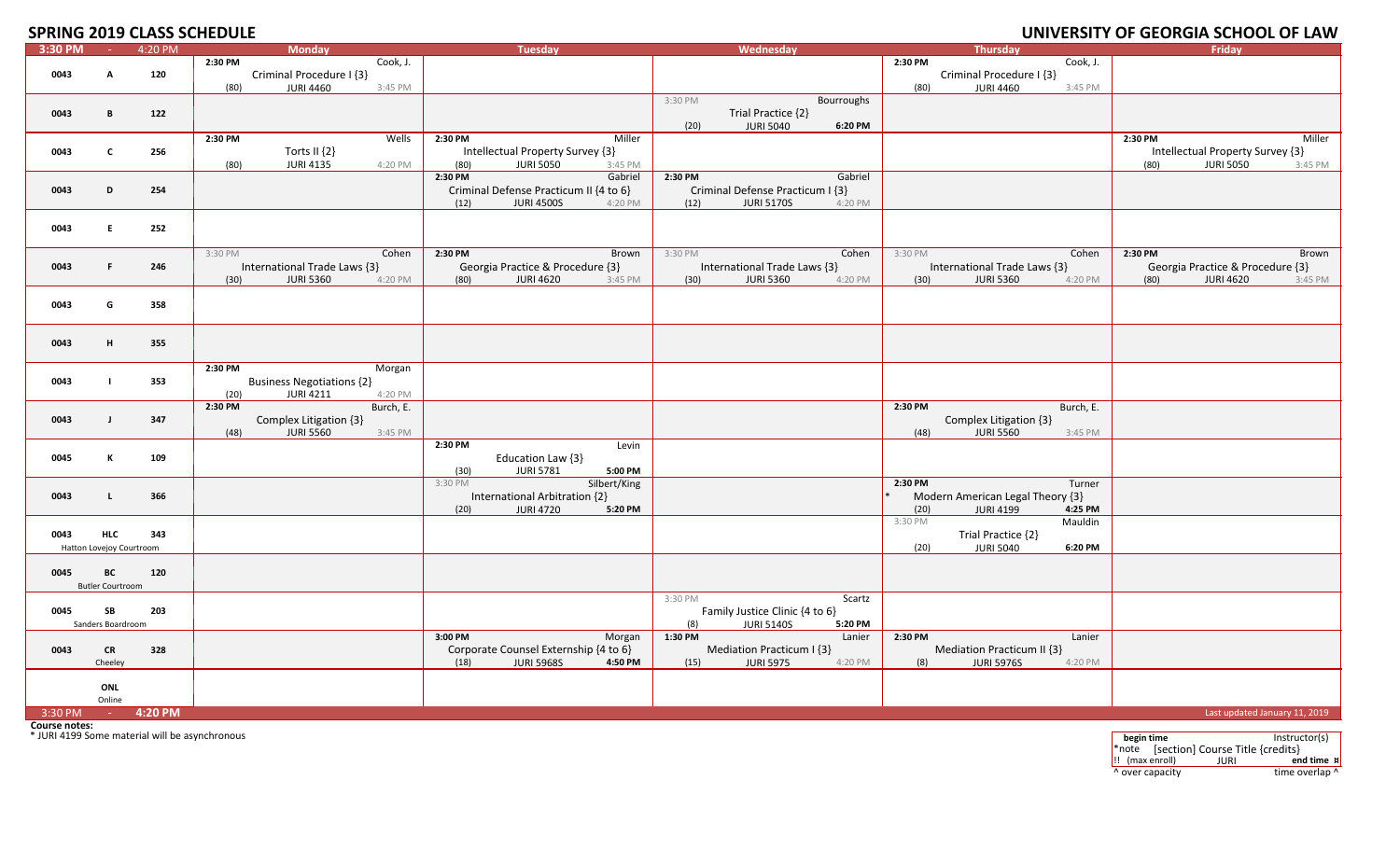#### **2019 CLASS SCHEDULE UNIVERSITY OF GEORGIA SCHOOL OF LAW**

| 4:30 PM | $\sim 100$                             | 5:20 PM | <b>Monday</b>                                                                                      | <b>Tuesday</b>                                                                                     | Wednesday                                                                                  | Thursday                                                                                | Friday                        |
|---------|----------------------------------------|---------|----------------------------------------------------------------------------------------------------|----------------------------------------------------------------------------------------------------|--------------------------------------------------------------------------------------------|-----------------------------------------------------------------------------------------|-------------------------------|
| 0043    | A                                      | 120     |                                                                                                    |                                                                                                    |                                                                                            |                                                                                         |                               |
| 0043    | B                                      | 122     |                                                                                                    |                                                                                                    | 3:30 PM<br><b>Bourroughs</b><br>Trial Practice {2}<br><b>JURI 5040</b><br>6:20 PM<br>(20)  |                                                                                         |                               |
| 0043    | $\mathbf{c}$                           | 256     | 4:30 PM<br>Bersinger<br>Sexual Orientation & Gender Law {2}<br><b>JURI 4822</b><br>6:20 PM<br>(80) |                                                                                                    |                                                                                            |                                                                                         |                               |
| 0043    | D                                      | 254     |                                                                                                    |                                                                                                    | 4:30 PM<br>Scherr<br>Veterans Legal Clinic {4 to 6}<br>(8)<br><b>JURI 5977S</b><br>6:20 PM |                                                                                         |                               |
| 0043    | E.                                     | 252     |                                                                                                    | 4:30 PM<br>Cook, A.<br>Prosecution I {2}<br><b>JURI 5150S</b><br>6:20 PM<br>(22)                   |                                                                                            | 4:30 PM<br>Cook, A.<br>Prosecution III {3 to 6}<br><b>JURI 5165S</b><br>(25)<br>6:20 PM |                               |
| 0043    | F                                      | 246     |                                                                                                    |                                                                                                    |                                                                                            |                                                                                         |                               |
| 0043    | G                                      | 358     |                                                                                                    |                                                                                                    |                                                                                            |                                                                                         |                               |
| 0043    | н                                      | 355     |                                                                                                    |                                                                                                    |                                                                                            |                                                                                         |                               |
| 0043    | - 1                                    | 353     | 4:30 PM<br>Watkins<br>Insurance Law {2}<br><b>JURI 4630</b><br>6:20 PM<br>(24)                     | 5:00 PM<br>Cooney<br>Sociology of Law {3}<br><b>JURI 4820</b><br>(35)<br>7:50 PM                   |                                                                                            |                                                                                         |                               |
| 0043    | $\mathbf{J}$                           | 347     |                                                                                                    |                                                                                                    |                                                                                            |                                                                                         |                               |
| 0045    | к                                      | 109     |                                                                                                    | 2:30 PM<br>Levin<br>Education Law {3}<br><b>JURI 5781</b><br>5:00 PM<br>(30)                       |                                                                                            |                                                                                         |                               |
| 0043    | L                                      | 366     |                                                                                                    | 3:30 PM<br>Silbert/King<br>International Arbitration {2}<br>(20)<br><b>JURI 4720</b><br>5:20 PM    | 4:30 PM<br>Cahill<br>Georgia Legal Research {1}<br><b>JURI 4089</b><br>(20)<br>6:20 PM     |                                                                                         |                               |
| 0043    | <b>HLC</b><br>Hatton Lovejoy Courtroom | 343     |                                                                                                    |                                                                                                    |                                                                                            | 3:30 PM<br>Mauldin<br>Trial Practice {2}<br>(20)<br><b>JURI 5040</b><br>6:20 PM         |                               |
| 0045    | BC<br><b>Butler Courtroom</b>          | 120     |                                                                                                    |                                                                                                    |                                                                                            |                                                                                         |                               |
| 0045    | SB<br>Sanders Boardroom                | 203     |                                                                                                    | 4:30 PM<br>Coenen<br>Federalist Papers {2}<br><b>JURI 4573</b><br>(12)<br>6:20 PM                  | 3:30 PM<br>Scartz<br>Family Justice Clinic {4 to 6}<br><b>JURI 5140S</b><br>(8)<br>5:20 PM |                                                                                         |                               |
| 0043    | <b>CR</b><br>Cheeley                   | 328     |                                                                                                    | 3:00 PM<br>Morgan<br>Corporate Counsel Externship {4 to 6}<br><b>JURI 5968S</b><br>4:50 PM<br>(18) |                                                                                            |                                                                                         |                               |
|         | ONL<br>Online                          |         |                                                                                                    | 4:30 PM<br>Tracy<br>Contract Draft Start. & New Vent. {2}<br><b>JURI 5456E</b><br>6:20 PM<br>(0)   |                                                                                            |                                                                                         |                               |
| 4:30 PM | <b>College</b>                         | 5:20 PM |                                                                                                    |                                                                                                    |                                                                                            |                                                                                         | Last updated November 8, 2018 |

**Course notes:** \* JURI 4089 Course will meet for first seven

n weeks of the semester **begin** time Instructor(s) \*note [section] Course Title {credits} !! (max enroll) JURI **end time ¤** ^ over capacity  $\bullet$  time overlap ^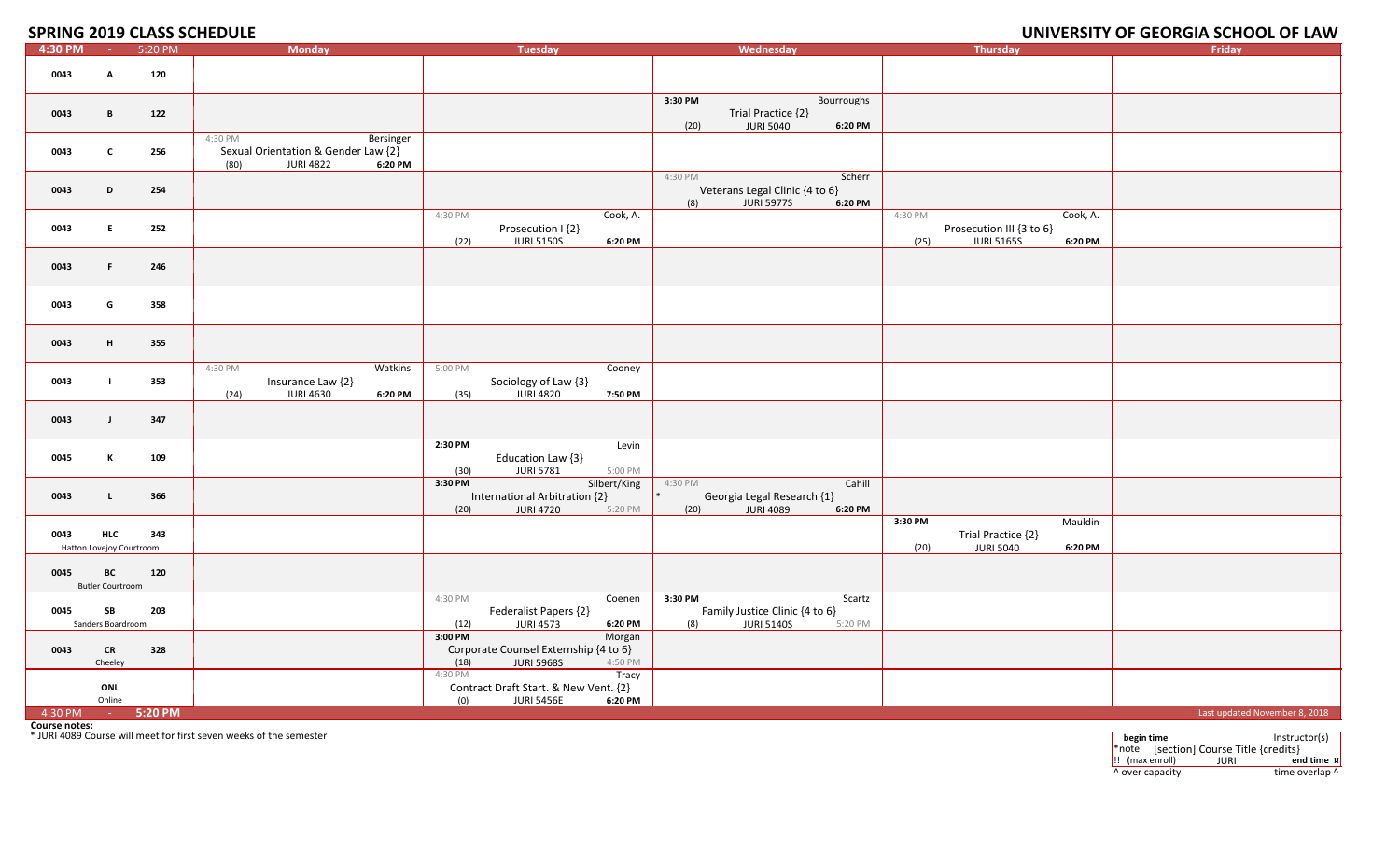## **2019 CLASS SCHEDULE UNIVERSITY OF GEORGIA SCHOOL OF LAW**

| 5:30 PM                                                                                                                                                                                                                               | <b>College</b>                         | 6:20 PM | <b>Monday</b>                                                                                      | <b>Tuesday</b>                                                                                   | Wednesday                                                                                     | <b>Thursday</b>                                                                         | Friday                        |
|---------------------------------------------------------------------------------------------------------------------------------------------------------------------------------------------------------------------------------------|----------------------------------------|---------|----------------------------------------------------------------------------------------------------|--------------------------------------------------------------------------------------------------|-----------------------------------------------------------------------------------------------|-----------------------------------------------------------------------------------------|-------------------------------|
| 0043                                                                                                                                                                                                                                  | A                                      | 120     |                                                                                                    |                                                                                                  |                                                                                               |                                                                                         |                               |
| 0043                                                                                                                                                                                                                                  | В                                      | 122     |                                                                                                    |                                                                                                  | 3:30 PM<br>Bourroughs<br>Trial Practice {2}<br><b>JURI 5040</b><br>(20)<br>6:20 PM            |                                                                                         |                               |
| 0043                                                                                                                                                                                                                                  | C                                      | 256     | 4:30 PM<br>Bersinger<br>Sexual Orientation & Gender Law {2}<br><b>JURI 4822</b><br>6:20 PM<br>(80) |                                                                                                  |                                                                                               |                                                                                         |                               |
| 0043                                                                                                                                                                                                                                  | D                                      | 254     | 5:30 PM<br>Scherr<br>Civil Externship II {2 to 6}<br><b>JURI 5963S</b><br>7:20 PM<br>(15)          |                                                                                                  | 4:30 PM<br>Scherr<br>Veterans Legal Clinic {4 to 6}<br>(8)<br><b>JURI 5977S</b><br>6:20 PM    |                                                                                         |                               |
| 0043                                                                                                                                                                                                                                  | E.                                     | 252     |                                                                                                    | Cook, A.<br>4:30 PM<br>Prosecution I {2}<br><b>JURI 5150S</b><br>(22)<br>6:20 PM                 | 5:30 PM<br>Grant<br>Civil Externship I {2 to 6}<br><b>JURI 5970S</b><br>(35)<br>7:20 PM       | Cook, A.<br>4:30 PM<br>Prosecution III {3 to 6}<br><b>JURI 5165S</b><br>(25)<br>6:20 PM |                               |
| 0043                                                                                                                                                                                                                                  | F.                                     | 246     |                                                                                                    |                                                                                                  | Cook, J.V./Booth<br>6:00 PM<br>Medical Malpractice {1}<br><b>JURI 5590</b><br>7:50 PM<br>(80) |                                                                                         |                               |
| 0043                                                                                                                                                                                                                                  | G                                      | 358     |                                                                                                    |                                                                                                  |                                                                                               |                                                                                         |                               |
| 0043                                                                                                                                                                                                                                  | н.                                     | 355     |                                                                                                    |                                                                                                  |                                                                                               |                                                                                         |                               |
| 0043                                                                                                                                                                                                                                  |                                        | 353     | 4:30 PM<br>Watkins<br>Insurance Law {2}<br>(24)<br><b>JURI 4630</b><br>6:20 PM                     | 5:00 PM<br>Cooney<br>Sociology of Law {3}<br>(35)<br><b>JURI 4820</b><br>7:50 PM                 |                                                                                               |                                                                                         |                               |
| 0043                                                                                                                                                                                                                                  | $\mathbf{J}$                           | 347     |                                                                                                    |                                                                                                  |                                                                                               |                                                                                         |                               |
| 0045                                                                                                                                                                                                                                  | К                                      | 109     |                                                                                                    |                                                                                                  |                                                                                               |                                                                                         |                               |
| 0043                                                                                                                                                                                                                                  | $\mathbf{L}$                           | 366     |                                                                                                    |                                                                                                  | 4:30 PM<br>Cahill<br>Georgia Legal Research {1}<br><b>JURI 4089</b><br>(20)<br>6:20 PM        |                                                                                         |                               |
| 0043                                                                                                                                                                                                                                  | <b>HLC</b><br>Hatton Lovejoy Courtroom | 343     |                                                                                                    |                                                                                                  |                                                                                               | 3:30 PM<br>Mauldin<br>Trial Practice {2}<br><b>JURI 5040</b><br>(20)<br>6:20 PM         |                               |
| 0045                                                                                                                                                                                                                                  | BC<br><b>Butler Courtroom</b>          | 120     |                                                                                                    |                                                                                                  |                                                                                               |                                                                                         |                               |
| 0045                                                                                                                                                                                                                                  | SB<br>Sanders Boardroom                | 203     |                                                                                                    | 4:30 PM<br>Coenen<br>Federalist Papers {2}<br><b>JURI 4573</b><br>6:20 PM<br>(12)                |                                                                                               |                                                                                         |                               |
| 0043                                                                                                                                                                                                                                  | <b>CR</b><br>Cheeley                   | 328     |                                                                                                    | 5:30 PM<br>Grant<br>Public Interest Practicum {3}<br><b>JURI 5690S</b><br>7:20 PM<br>(10)        |                                                                                               |                                                                                         |                               |
|                                                                                                                                                                                                                                       | ONL<br>Online                          |         |                                                                                                    | 4:30 PM<br>Tracy<br>Contract Draft Start. & New Vent. {2}<br><b>JURI 5456E</b><br>(0)<br>6:20 PM |                                                                                               |                                                                                         |                               |
| 5:30 PM                                                                                                                                                                                                                               | $\sim 10^{-1}$                         | 6:20 PM |                                                                                                    |                                                                                                  |                                                                                               |                                                                                         | Last updated November 8, 2018 |
| <b>Course notes:</b><br>* JURI 4089 Course will meet for first seven weeks of the semester<br>Instructor(s)<br>begin time<br>* JURI 5590 Will meet on Wednesdays: Feb. 13, 20, 27; Mar. 6, 20, 27; Apr. 3; final exam Apr. 10, 6:00PM |                                        |         |                                                                                                    |                                                                                                  |                                                                                               |                                                                                         |                               |

\*note [section] Course Title {credits}<br> $\vdots$  (max enroll) JURI end **11.** (max enroll) **JURI end time x**<br> **12.** (a) **end time** overlap **1** ^ over capacity  $\bullet$  time overlap ^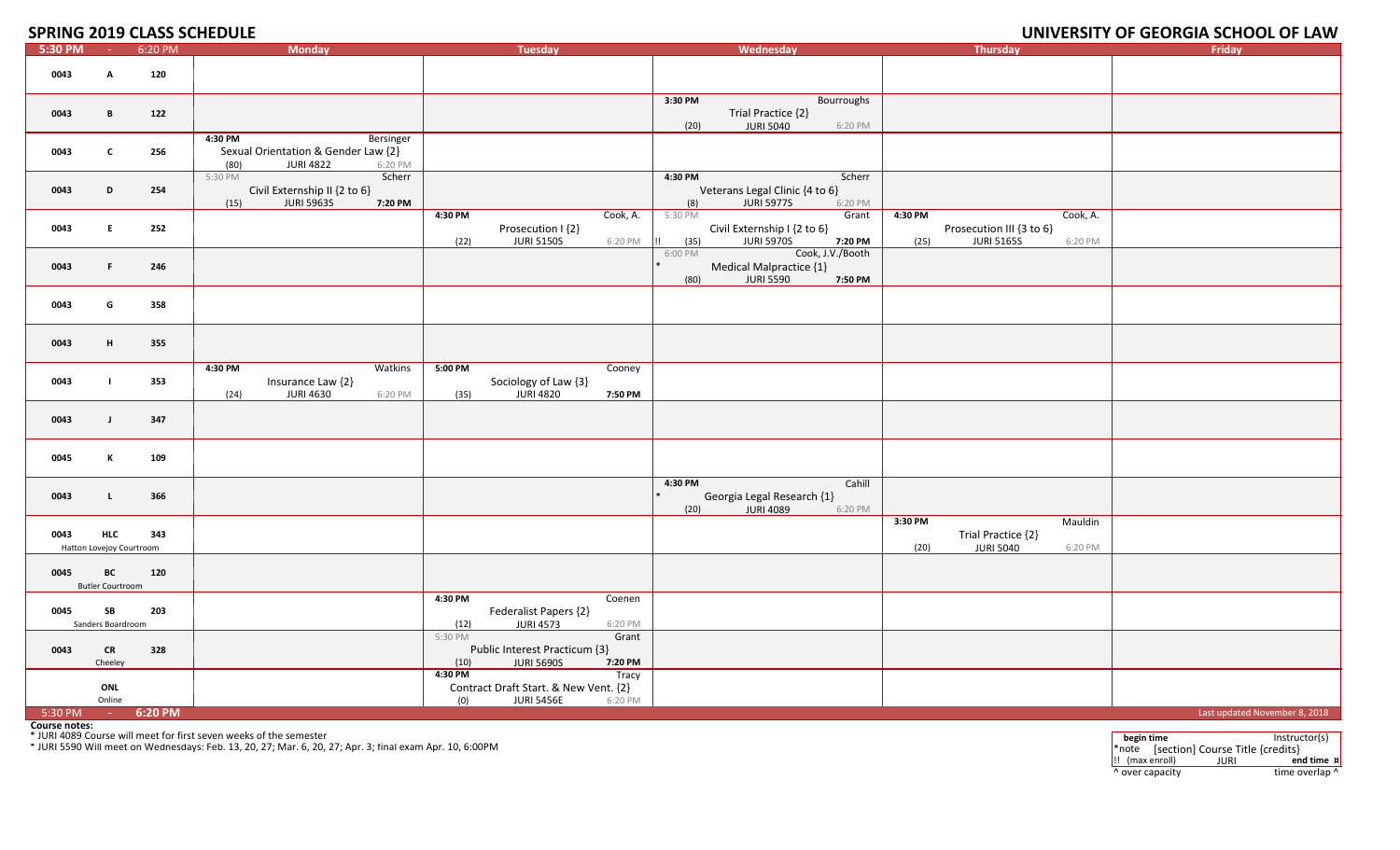#### **2019 CLASS SCHEDULE UNIVERSITY OF GEORGIA SCHOOL OF LAW**

| 6:30 PM                                                                                                                                                                                                                                                                       | $\sim 100$                             | 7:20 PM            | <b>Monday</b>                                                                             | <b>Tuesday</b>                                                                            | Wednesday                                                                                       | <b>Thursday</b> | Friday                        |
|-------------------------------------------------------------------------------------------------------------------------------------------------------------------------------------------------------------------------------------------------------------------------------|----------------------------------------|--------------------|-------------------------------------------------------------------------------------------|-------------------------------------------------------------------------------------------|-------------------------------------------------------------------------------------------------|-----------------|-------------------------------|
| 0043                                                                                                                                                                                                                                                                          | А                                      | 120                |                                                                                           |                                                                                           |                                                                                                 |                 |                               |
| 0043                                                                                                                                                                                                                                                                          | B                                      | 122                |                                                                                           |                                                                                           |                                                                                                 |                 |                               |
| 0043                                                                                                                                                                                                                                                                          | C                                      | 256                |                                                                                           |                                                                                           |                                                                                                 |                 |                               |
| 0043                                                                                                                                                                                                                                                                          | D                                      | 254                | 5:30 PM<br>Scherr<br>Civil Externship II {2 to 6}<br>(15)<br><b>JURI 5963S</b><br>7:20 PM |                                                                                           |                                                                                                 |                 |                               |
| 0043                                                                                                                                                                                                                                                                          | Е.                                     | 252                |                                                                                           |                                                                                           | 5:30 PM<br>Grant<br>Civil Externship I {2 to 6}<br><b>JURI 5970S</b><br>(35)<br>7:20 PM         |                 |                               |
| 0043                                                                                                                                                                                                                                                                          | F.                                     | 246                |                                                                                           |                                                                                           | $6:00$ PM<br>Cook, J.V./Booth<br>Medical Malpractice {1}<br><b>JURI 5590</b><br>(80)<br>7:50 PM |                 |                               |
| 0043                                                                                                                                                                                                                                                                          | G                                      | 358                |                                                                                           |                                                                                           |                                                                                                 |                 |                               |
| 0043                                                                                                                                                                                                                                                                          | H                                      | 355                |                                                                                           |                                                                                           |                                                                                                 |                 |                               |
| 0043                                                                                                                                                                                                                                                                          | п.                                     | 353                |                                                                                           | 5:00 PM<br>Cooney<br>Sociology of Law {3}<br><b>JURI 4820</b><br>7:50 PM<br>(35)          |                                                                                                 |                 |                               |
| 0043                                                                                                                                                                                                                                                                          | $\mathbf{J}$                           | 347                |                                                                                           |                                                                                           |                                                                                                 |                 |                               |
| 0045                                                                                                                                                                                                                                                                          | к                                      | 109                |                                                                                           |                                                                                           |                                                                                                 |                 |                               |
| 0043                                                                                                                                                                                                                                                                          | $\mathbf{L}$                           | 366                |                                                                                           |                                                                                           |                                                                                                 |                 |                               |
| 0043                                                                                                                                                                                                                                                                          | <b>HLC</b><br>Hatton Lovejoy Courtroom | 343                |                                                                                           |                                                                                           |                                                                                                 |                 |                               |
| 0045                                                                                                                                                                                                                                                                          | BC<br><b>Butler Courtroom</b>          | 120                |                                                                                           |                                                                                           |                                                                                                 |                 |                               |
| 0045                                                                                                                                                                                                                                                                          | SB<br>Sanders Boardroom                | 203                |                                                                                           |                                                                                           |                                                                                                 |                 |                               |
| 0043                                                                                                                                                                                                                                                                          | <b>CR</b><br>Cheeley                   | 328                |                                                                                           | 5:30 PM<br>Grant<br>Public Interest Practicum {3}<br><b>JURI 5690S</b><br>(10)<br>7:20 PM |                                                                                                 |                 |                               |
|                                                                                                                                                                                                                                                                               | ONL<br>Online                          |                    |                                                                                           | 6:30 PM<br>Scherr<br>Evidence {3}<br><b>JURI 4250E</b><br>(60)<br>8:00 PM                 |                                                                                                 |                 |                               |
| 6:30 PM                                                                                                                                                                                                                                                                       |                                        | $-7:20 \text{ PM}$ |                                                                                           |                                                                                           |                                                                                                 |                 | Last updated November 8, 2018 |
| Course notes:<br>* JURI 4250E Will have an additional 60 min/wk of asynchronous material<br>begin time<br>Instructor(s)<br>* JURI 5590 Will meet on Wednesdays: Feb. 13, 20, 27; Mar. 6, 20, 27; Apr. 3; final exam Apr. 10, 6:00PM<br>*note [section] Course Title {credits} |                                        |                    |                                                                                           |                                                                                           |                                                                                                 |                 |                               |

\*note [section] Course Title {credits}<br> $\vdots$  (max enroll) JURI end **iii** (max enroll) **JURI end time x**<br> **b** over capacity **time** overlap **b** ^ over capacity  $\bullet$  time overlap ^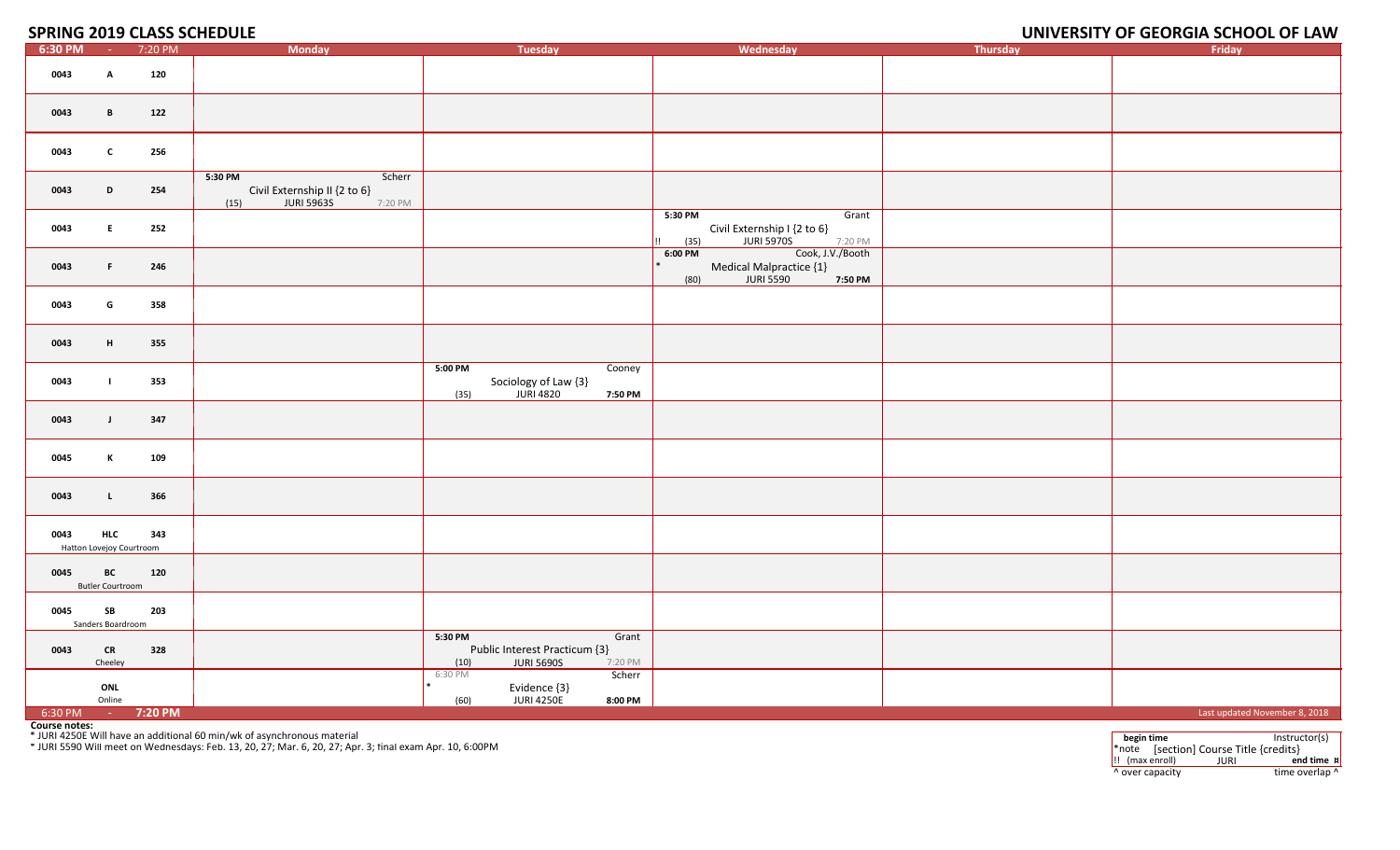#### *Mini-course information:*

The following mini-courses will be offered. Registration via **application only unless otherwise noted.**

| <b>JURI</b> | <b>CRN</b> | <b>Mini-Course Title</b>                                                                                            | Instructor(s)     | <b>Hrs</b>   | <b>Seats</b> | <b>Meeting info</b>                                                                                                                                                                                   |
|-------------|------------|---------------------------------------------------------------------------------------------------------------------|-------------------|--------------|--------------|-------------------------------------------------------------------------------------------------------------------------------------------------------------------------------------------------------|
| 5595        | 49068      | Corporate Litigation                                                                                                | Glasscock         | $\mathbf{1}$ | 30           | Will meet in Room G:<br>Fri, Mar. 22, 3:00PM-7:30PM;<br>Sat, Mar. 23, 9:00AM-12:30PM & 1:30PM-3:00PM;<br>Sun, Mar. 24, 10:00AM-1:30PM                                                                 |
| 4581        | 48414      | <b>Dynamic Trial Evidence:</b><br>The Law & Tactics of Cross-<br>Examination, Experts and<br>Hearsay Law & Strategy | Peterson/Carlson  | $\mathbf{1}$ | 20           | Will meet in Room G, 5:00PM $-6:50$ PM each day:<br>Tue, Feb. 12; Thu, Feb. 14; Mon-Fri, Feb. 18 - 22                                                                                                 |
| 5595        | 50900      | <b>Electronic Discovery</b>                                                                                         | Solomon           | $\mathbf{1}$ | 40           | Will meet in Hirsch Hall 256 (Classroom C)<br>February 14 - 17: Thu & Fri 4:00PM-7:30PM<br>Sat & Sun 12:30PM - 3:30PM Application not<br>required for registration                                    |
| 5590        | 28747      | <b>Medical Malpractice</b>                                                                                          | Cook, J.V./Booth  | $\mathbf{1}$ | 80           | Will meet 6:00PM $-$ 7:50PM in Room F on the<br>following Wednesdays:<br>Feb. 13, 20, 27; Mar. 6, 20, 27; Apr. 3<br>Final exam Apr. 10, 6:00PM in Room F<br>Application not required for registration |
| 5595        | 48402      | Representing the State and<br><b>Its Authorities</b>                                                                | Threlkeld         | $\mathbf{1}$ | 30           | Will meet in Room I:<br>Thu, Mar. 21, 5:00PM-7:00PM;<br>Fri, Mar. 22, 5:00PM-7:00PM;<br>Sat, Mar. 23, 10:00AM-12:30PM & 1:30PM-3:30PM;<br>Sun, Mar. 24, 10:00AM-12:30PM & 1:30PM-3:30PM               |
| 4581        | 45698      | Sentencing                                                                                                          | Corrigan/Cook, J. | $\mathbf{1}$ | 20           | Will meet in <b>Room J:</b><br>Tue-Fri, Feb. 19-22, 4:30PM-7:00PM;<br>Sat, Feb. 23, 10:00AM-12:30PM                                                                                                   |